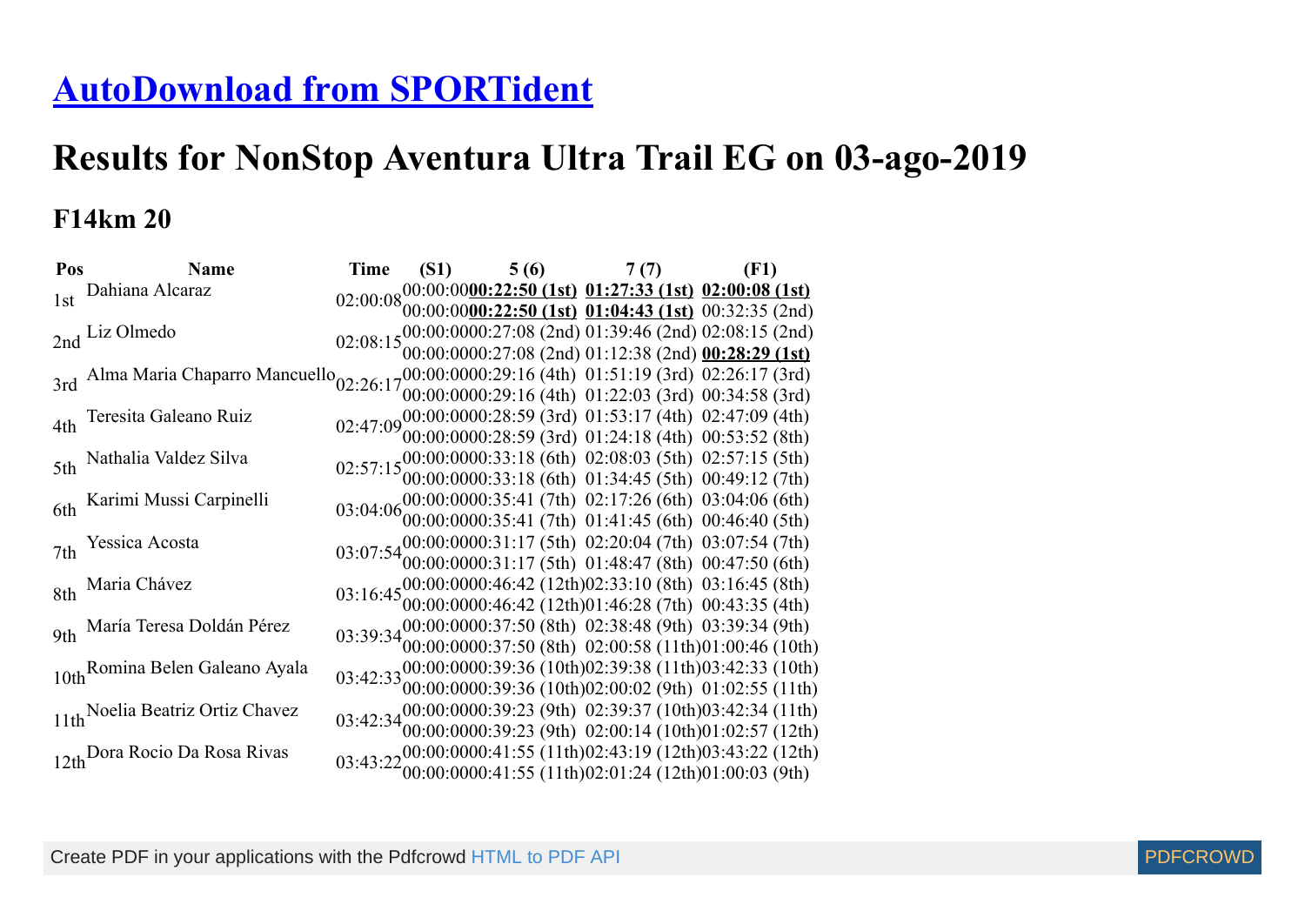### **F14km 30**

| Pos | <b>Name</b>                                                             | <b>Time</b> | (S1) | 5(6)                                                                                                                         | 7(7) | (F1) |  |
|-----|-------------------------------------------------------------------------|-------------|------|------------------------------------------------------------------------------------------------------------------------------|------|------|--|
| 1st | Diana Ramírez                                                           |             |      | $02:00:07\substack{00:0000000024:07 \ (1st)}$ $01:32:35\left(1st\right)$ $02:00:07\left(1st\right)$                          |      |      |  |
|     |                                                                         |             |      | 00:00:0000:24:07 (1st) 01:08:28 (1st) 00:27:32 (1st)                                                                         |      |      |  |
|     | 2nd Gloria Beatriz Ramirez Moraez                                       |             |      | 02:09:17 <sub>00:00</sub> 00:00:025:25 (2nd) 01:37:26 (2nd) 02:09:17 (2nd)                                                   |      |      |  |
|     |                                                                         |             |      | 00:00:0000:25:25 (2nd) 01:12:01 (2nd) 00:31:51 (2nd)<br>$(00:00:0000:25:41(4th) 01:41:55(3rd) 02:14:24(3rd))$                |      |      |  |
|     | 3rd Maria Clementina Paniagua Gonz <sup>-</sup> lez <sub>02:14:24</sub> |             |      | $00:00:0000:25:41$ (4th) $01:16:14$ (3rd) $00:32:29$ (3rd)                                                                   |      |      |  |
|     |                                                                         |             |      | 02:34:04 00:00:0000:25:34 (3rd) 01:48:09 (4th) 02:34:04 (4th)                                                                |      |      |  |
|     | 4th Alice Meza                                                          |             |      | 00:00:0000:25:34 (3rd) 01:22:35 (6th) 00:45:55 (7th)                                                                         |      |      |  |
|     | 5th Gabriela Albertini                                                  |             |      | 02:34:39 00:00:0000:29:04 (5th) 01:51:21 (5th) 02:34:39 (5th)                                                                |      |      |  |
|     |                                                                         |             |      | 00:00:0000:29:04 (5th) 01:22:17 (4th) 00:43:18 (4th)                                                                         |      |      |  |
|     | 6th Jimena Vallejos                                                     |             |      | 02:35:08 00:00:0000:29:06 (6th) 01:51:31 (6th) 02:35:08 (6th)                                                                |      |      |  |
|     |                                                                         |             |      | 00:00:0000:29:06 (6th) 01:22:25 (5th) 00:43:37 (5th)                                                                         |      |      |  |
|     | 7th Marða Gabriela Pino Coeffier                                        |             |      | 02:51:5800:00:0000:32:15 (10th)02:07:46 (8th) 02:51:58 (7th)                                                                 |      |      |  |
|     |                                                                         |             |      | $00:00:0000:32:15(10th)01:35:31(7th=)00:44:12(6th)$                                                                          |      |      |  |
|     | 8th Tatiana Solalinde                                                   |             |      | 02:54:40 00:00:0000:31:08 (7th) 02:06:39 (7th) 02:54:40 (8th)                                                                |      |      |  |
|     |                                                                         |             |      | $00:00:0000:31:08$ (7th) $01:35:31$ (7th=)00:48:01 (9th)                                                                     |      |      |  |
|     | 9th Sueli Carolina Hubner Sanchez                                       |             |      | 02:58:09 00:00:0000:31:59 (9th) 02:07:50 (9th) 02:58:09 (9th)<br>$00:00:0000:31:59$ (9th) $01:35:51$ (9th) $00:50:19$ (11th) |      |      |  |
|     |                                                                         |             |      | 03:07:43 00:00:0000:31:12 (8th) 02:20:02 (12th) 03:07:43 (10th)                                                              |      |      |  |
|     | 10th Sandra Olmedo Zelaya                                               |             |      | $00:00:0000:31:12$ (8th) $01:48:50$ (12th) 00:47:41 (8th)                                                                    |      |      |  |
|     | 11th Nathalia Martínez Coronel                                          |             |      | 03:08:50 00:00:0000:32:33 (11th) 02:17:20 (10th) 03:08:50 (11th)                                                             |      |      |  |
|     |                                                                         |             |      | $00:00:0000:32:33(11th)01:44:47(11th)00:51:30(14th)$                                                                         |      |      |  |
|     | 12th Lelis Noelia Morales Clemotte                                      |             |      | 03:08:59 00:00:0000:36:23 (14th) 02:20:01 (11th) 03:08:59 (12th)                                                             |      |      |  |
|     |                                                                         |             |      | 00:00:0000:36:23 (14th)01:43:38 (10th) 00:48:58 (10th)                                                                       |      |      |  |
|     | 13th Yolanda Maria Larrea Invernizzi                                    |             |      |                                                                                                                              |      |      |  |
|     |                                                                         |             |      | 00:00:0000:34:30 (13th)02:02:23 (17th) 00:50:24 (13th)                                                                       |      |      |  |
|     | 14th Lourdes Noelia Amarilla Huber                                      |             |      | $03:28:05\substack{00:00000000038:53(15th)02:37:42(16th)03:28:05(14th)$                                                      |      |      |  |
|     |                                                                         |             |      | $00:00:0000:38:53(15th)01:58:49(15th)00:50:23(12th)$                                                                         |      |      |  |
|     | 15th <sup>Zully</sup> Fernandez Arellano                                |             |      |                                                                                                                              |      |      |  |
|     |                                                                         |             |      | $00:00:0000:33:49(12th)01:50:18(13th)01:05:48(17th)$<br>00:00:0000:45:16 (19th)02:36:48 (14th)03:33:41 (16th)                |      |      |  |
|     | 16th Andrés Ayala                                                       | 03:33:41    |      | 00:00:0000:45:16 (19th)01:51:32 (14th) 00:56:53 (15th)                                                                       |      |      |  |
|     | 17th Natalia Carolina Brite Gayoso                                      |             |      | 00:00:0000:40:16 (16th)02:39:13 (17th)03:43:01 (17th)                                                                        |      |      |  |
|     |                                                                         | 03:43:01    |      | 00:00:0000:40:16 (16th)01:58:57 (16th)01:03:48 (16th)                                                                        |      |      |  |
|     |                                                                         |             |      |                                                                                                                              |      |      |  |

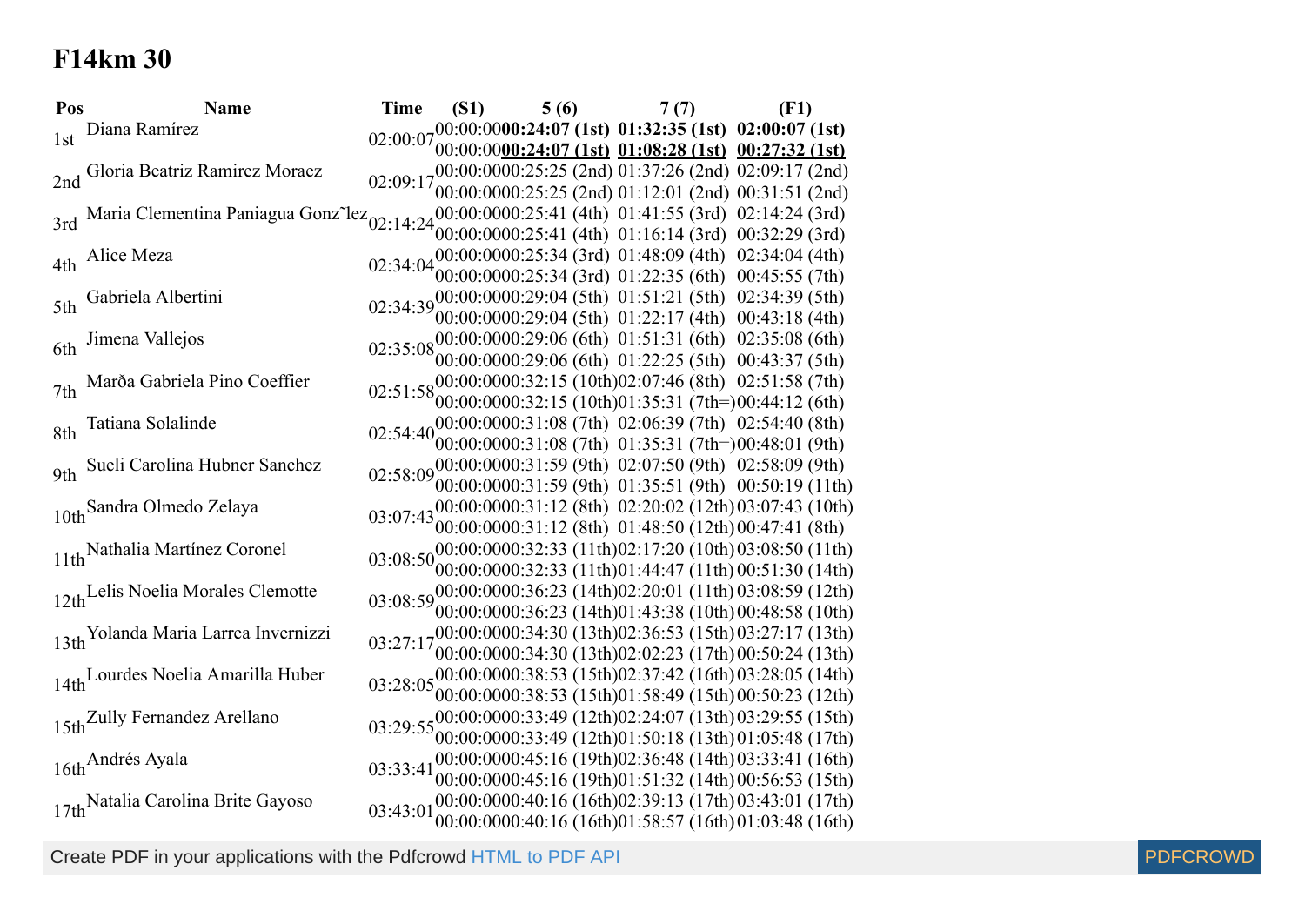18thNathalia Silvero Rojas 04:13:5900:00:00

19th Sonia Elena Florentin Benitez

20th Ruth Kubina Silveira

#### **F14km 40**

00:00:00 00:41:05 (18th) 02:19:08 (19th) 01:13:46 (18th) 00:41:05 (18th) 03:00:13 (19th) 04:13:59 (18th) 00:00:00 00:46:45 (20th) 00:46:45 (20th) 02:57:48 (18th) 02:11:03 (18th) 04:14:00 (19th) 01:16:12 (19th) 00:00:00 00:47:59 (21st) 00:47:59 (21st) 03:18:31 (20th) 02:30:32 (20th) 04:36:51 (20th) 01:18:20 (20th)  $21st$ <sup>Laura</sup> Noemí  $04:48:56^{00:00:000}_{00:00:000}$ 00:41:01 (17th) 00:41:01 (17th) 03:23:57 (21st) 02:42:56 (21st) 04:48:56 (21st) 01:24:59 (21st)

| Pos Name                                                                                                                                                          |  | Time (S1) $5(6)$ 7(7) (F1) |                                                                                                                                                                               |
|-------------------------------------------------------------------------------------------------------------------------------------------------------------------|--|----------------------------|-------------------------------------------------------------------------------------------------------------------------------------------------------------------------------|
| 1st Olga Regina Santana                                                                                                                                           |  |                            | $02:16:16\substack{00:00:00000:25:37 \ (1st) \ (01:41:47 \ (1st) \ (02:16:16 \ (1st) \ 00:00:0000:25:37 \ (1st) \ (01:16:10 \ (1st) \ (00:34:29 \ (1st) \ 00:34:29 \ (1st) \$ |
|                                                                                                                                                                   |  |                            |                                                                                                                                                                               |
| 2ndBlanca Liz Cardozo Medina <sub>02:34:18</sub> 00:00:0000:27:28 (3rd) 01:51:04 (2nd)02:34:18 (2nd)<br>00:00:00:00:0000:27:28 (3rd) 01:23:36 (2nd)00:43:14 (2nd) |  |                            |                                                                                                                                                                               |
|                                                                                                                                                                   |  |                            |                                                                                                                                                                               |
| 3rd Lorena Fernanda Fuentes                                                                                                                                       |  |                            | 03:12:52 00:00:0000:26:50 (2nd)01:53:46 (3rd) 03:12:52 (3rd)<br>03:12:52 00:00:0000:26:50 (2nd)01:26:56 (3rd) 01:19:06 (5th)                                                  |
|                                                                                                                                                                   |  |                            |                                                                                                                                                                               |
| 4th María José Damnotti                                                                                                                                           |  |                            | 03:39:27 00:00:0000:40:55 (6th) 02:35:13 (4th) 03:39:27 (4th) 03:39:27 00:00:0000:40:55 (6th) 01:54:18 (4th) 01:04:14 (3rd)                                                   |
|                                                                                                                                                                   |  |                            |                                                                                                                                                                               |
| 5th Veronica Silvero                                                                                                                                              |  |                            | 03:44:28 (5th) 03:44:28 (5th) 03:44:28 (5th) 03:44:28 (5th) 03:44:28 (6th) 03:44:28 (6th) 01:05:28 (4th)                                                                      |
|                                                                                                                                                                   |  |                            |                                                                                                                                                                               |
| 6th Liza Analy Ramírez Salinas 04:09:31 00:00:0000:36:04 (5th) 02:45:36 (6th) 04:09:31 (6th) 6th 04:09:31 (6th) 04:09:32 (6th) 01:23:55 (6th)                     |  |                            |                                                                                                                                                                               |
|                                                                                                                                                                   |  |                            |                                                                                                                                                                               |
| 7th Paola Jara                                                                                                                                                    |  |                            | 05:52:13 00:00:0000:51:21 (8th) 04:14:17 (7th) 05:52:13 (7th) 05:52:13 00:00:0000:51:21 (8th) 03:22:56 (7th) 01:37:56 (8th)                                                   |
|                                                                                                                                                                   |  |                            |                                                                                                                                                                               |
| 8th Gloria Maria Villagra                                                                                                                                         |  |                            | 05:52:14 00:00:0000:51:15 (7th) 04:15:04 (8th) 05:52:14 (8th)<br>05:52:14 00:00:0000:51:15 (7th) 03:23:49 (8th) 01:37:10 (7th)                                                |
|                                                                                                                                                                   |  |                            |                                                                                                                                                                               |

#### **F14km 50**

| Pos | <b>Name</b>                                                                                                                                                                                                                    | Time (S1) | 5(6) 7(7) | (F1)                                                                                                                           |
|-----|--------------------------------------------------------------------------------------------------------------------------------------------------------------------------------------------------------------------------------|-----------|-----------|--------------------------------------------------------------------------------------------------------------------------------|
|     | 1st Gladys Beatriz Galvan Ruiz Diaz <sub>03:16:34</sub> 00:00:0000:30:46 (1st) 02:19:53 (1st) 03:16:34 (1st) 1st) 1st Gladys Beatriz Galvan Ruiz Diaz <sub>03:16:34</sub> 00:00:0000:30:46 (1st) 01:49:07 (1st) 00:56:41 (2nd) |           |           |                                                                                                                                |
|     |                                                                                                                                                                                                                                |           |           |                                                                                                                                |
|     | 2nd <sup>Nora</sup> Cristina Garcia                                                                                                                                                                                            |           |           | 03:23:22 00:00:0000:34:22 (2nd) 02:24:02 (2nd) 03:23:22 (2nd)<br>03:23:22 00:00:0000:34:22 (2nd) 01:49:40 (2nd) 00:59:20 (3rd) |
|     |                                                                                                                                                                                                                                |           |           |                                                                                                                                |

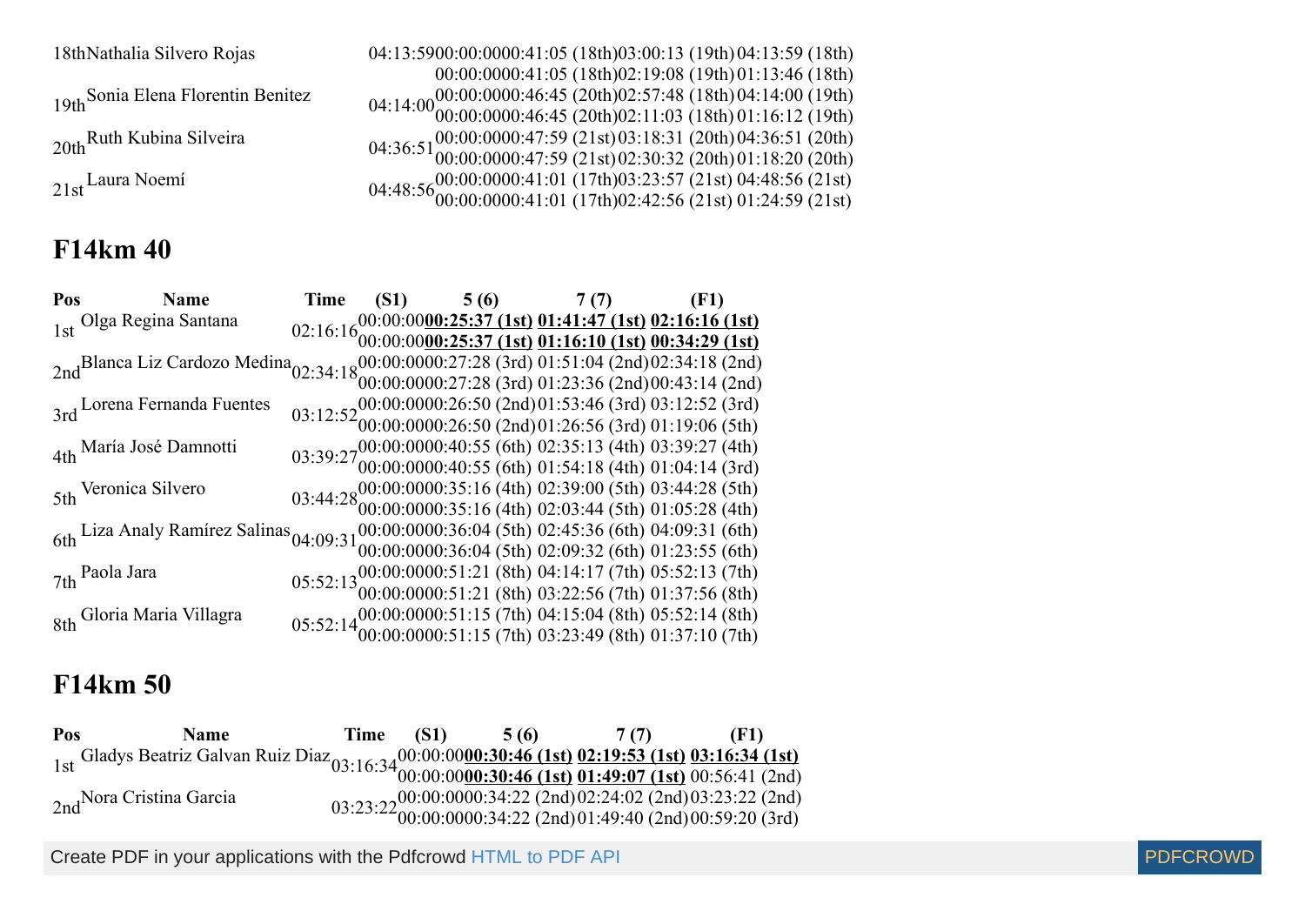| 3rd Lalia Gutiérrez         | 03:29:4300:00:0000:37:44 (3rd) 02:35:06 (3rd) 03:29:43 (3rd)                                                                  |
|-----------------------------|-------------------------------------------------------------------------------------------------------------------------------|
|                             | 00:00:0000:37:44 (3rd) 01:57:22 (3rd) 00:54:37 (1st)                                                                          |
| 4th Nancy Beatriz Centurion | 04:36:54 00:00:0000:47:43 (4th) 03:18:36 (4th) 04:36:54 (4th) 04:36:54 00:00:0000:47:43 (4th) 02:30:53 (4th) 01:18:18 (4th)   |
|                             |                                                                                                                               |
| 5th Raquel Ruiz Ibarra      | 05:52:10 (00:00:0000:51:17 (5th) 04:13:53 (5th) 05:52:10 (5th) 05:52:10 (00:00:0000:51:17 (5th) 03:22:36 (5th) 01:38:17 (5th) |
|                             |                                                                                                                               |

### **F14km 60**

**Pos Name Time (S1) 5 (6) 7 (7) (F1)** 1st Maria Teresa Alvarenga<sub>03:18:36</sub>00:00:00:00 **00:35:12 (1st) 00:35:12 (1st) 02:23:56 (1st) 01:48:44 (1st) 03:18:36 (1st) 00:54:40 (1st)**

#### **F40km 18**

| Pos Name                                                                                                                                                      |  |  | Time (S1) $1(1)$ $2(2)$ $3(3)$ $7(7)$ (F1)                                                                                                                                                                                         |                                                                                                                                                                                                                                                                                                       |
|---------------------------------------------------------------------------------------------------------------------------------------------------------------|--|--|------------------------------------------------------------------------------------------------------------------------------------------------------------------------------------------------------------------------------------|-------------------------------------------------------------------------------------------------------------------------------------------------------------------------------------------------------------------------------------------------------------------------------------------------------|
| 1st Patricia Jara Gray                                                                                                                                        |  |  |                                                                                                                                                                                                                                    | $07:24:1400:00:0001:38:14(3rd) 03:50:40(3rd) 04:51:06(3rd) 06:42:41(3rd) 07:24:14(1st)$<br>$07:24:1400:00:0001:38:14(3rd) 02:12:26(3rd) 01:00:26(3rd) 01:51:35(3rd) 00:41:33(3rd)$                                                                                                                    |
|                                                                                                                                                               |  |  |                                                                                                                                                                                                                                    |                                                                                                                                                                                                                                                                                                       |
| 2nd María José Sotelo Morínigo                                                                                                                                |  |  |                                                                                                                                                                                                                                    | $07:32:51\substack{00:00:00001:28:16 \text{ (1st)} } 03:33:30 \text{ (1st)} 04:31:40 \text{ (1st)} 06:11:09 \text{ (1st)} 07:32:51 \text{ (2nd)} 07:32:51 \text{ (2nd)} 08:00:00001:28:16 \text{ (1st)} 02:05:14 \text{ (1st)} 00:58:10 \text{ (1st)} 01:39:29 \text{ (2nd)} 01:21:42 \text{ (10th)}$ |
|                                                                                                                                                               |  |  |                                                                                                                                                                                                                                    |                                                                                                                                                                                                                                                                                                       |
| 3rd Eveling Alarcon                                                                                                                                           |  |  |                                                                                                                                                                                                                                    | $07:37:4900:00:0001:33:44 (2nd) 03:39:43 (2nd) 04:38:04 (2nd) 06:11:11 (2nd) 07:37:49 (3rd) 07:37:49 (3rd) 08:09:00:0001:33:44 (2nd) 02:05:59 (2nd) 00:58:21 (2nd) 01:33:07 (1st) 01:26:38 (12th)$                                                                                                    |
|                                                                                                                                                               |  |  |                                                                                                                                                                                                                                    |                                                                                                                                                                                                                                                                                                       |
| 4th María Laura González Rolon                                                                                                                                |  |  | $07:42:55\frac{00:00:0001:38:24}{00:00:0001:38:24}$ (4th) $03:51:54$ (4th) $05:03:41$ (4th) $07:01:05$ (4th) $07:42:55$ (4th) $01:42:55$ (4th) $00:00001:38:24$ (4th) $02:13:30$ (4th) $01:11:47$ (5th) $01:57:24$ (4th) $00:41:5$ |                                                                                                                                                                                                                                                                                                       |
|                                                                                                                                                               |  |  |                                                                                                                                                                                                                                    |                                                                                                                                                                                                                                                                                                       |
| 5th Leticia Celma                                                                                                                                             |  |  |                                                                                                                                                                                                                                    | 08:05:01 00:00:0001:51:10 (6th) 04:06:31 (5th) 05:18:31 (5th) 07:23:41 (5th) 08:05:01 (5th) 08:05:01 (5th) 09:00:0001:51:10 (6th) 02:15:21 (5th) 01:12:00 (6th) 02:05:10 (6th) 00:41:20 (2nd)                                                                                                         |
|                                                                                                                                                               |  |  |                                                                                                                                                                                                                                    |                                                                                                                                                                                                                                                                                                       |
| 6th Fabiana Melgarejo Beingnitez                                                                                                                              |  |  | $08:15:25_{00:00:0001}^{00:0001:51:06}$ (5th) 04:15:45 (6th) 05:25:09 (6th) 07:31:35 (6th) 08:15:25 (6th)                                                                                                                          |                                                                                                                                                                                                                                                                                                       |
|                                                                                                                                                               |  |  | $0.0000001:51:06$ (5th) 02:24:39 (6th) 01:09:24 (4th) 02:06:26 (8th) 00:43:50 (6th)                                                                                                                                                |                                                                                                                                                                                                                                                                                                       |
| 7th Macarena Lezcano Lopez                                                                                                                                    |  |  | 08:24:56 $00:00:0001:55:33$ (8th) 04:30:30 (7th) 05:44:42 (7th) 07:45:38 (7th) 08:24:56 (7th) 08:24:56 (7th) 08:24:57 (7th) 01:14:12 (8th) 02:00:56 (5th) 00:39:18 (1st)                                                           |                                                                                                                                                                                                                                                                                                       |
|                                                                                                                                                               |  |  |                                                                                                                                                                                                                                    |                                                                                                                                                                                                                                                                                                       |
| 8th Jessica Melissa Segovia Peralta 08:34:03 00:00:0001:54:22 (7th) 04:30:49 (8th) 05:45:04 (8th) 07:50:54 (8th) 08:34:03 (8th) 08:34:03 (8th) 08:34:03 (8th) |  |  |                                                                                                                                                                                                                                    |                                                                                                                                                                                                                                                                                                       |
|                                                                                                                                                               |  |  | $0.0000001:54:22$ (7th) 02:36:27 (8th) 01:14:15 (9th) 02:05:50 (7th) 00:43:09 (5th)                                                                                                                                                |                                                                                                                                                                                                                                                                                                       |
| 9th Daniela Villate                                                                                                                                           |  |  | 09:29:52 00:00:0002:01:47 (9th) 04:51:35 (9th) 06:12:25 (10th)08:30:09 (9th) 09:29:52 (9th) 09:29:52 (9th) 02:49:48 (9th) 01:20:50 (12th)02:17:44 (9th) 00:59:43 (9th)                                                             |                                                                                                                                                                                                                                                                                                       |
|                                                                                                                                                               |  |  |                                                                                                                                                                                                                                    |                                                                                                                                                                                                                                                                                                       |
| 10th Tania Fernandez                                                                                                                                          |  |  |                                                                                                                                                                                                                                    | $09:52:5700:00:0002:02:06(10th)04:53:36(10th)06:06:17(9th) 09:06:18(10th)09:52:57(10th)$<br>$09:52:5700:00:0002:02:06(10th)02:51:30(10th)01:12:41(7th) 03:00:01(11th)00:46:39(7th)$                                                                                                                   |
|                                                                                                                                                               |  |  |                                                                                                                                                                                                                                    |                                                                                                                                                                                                                                                                                                       |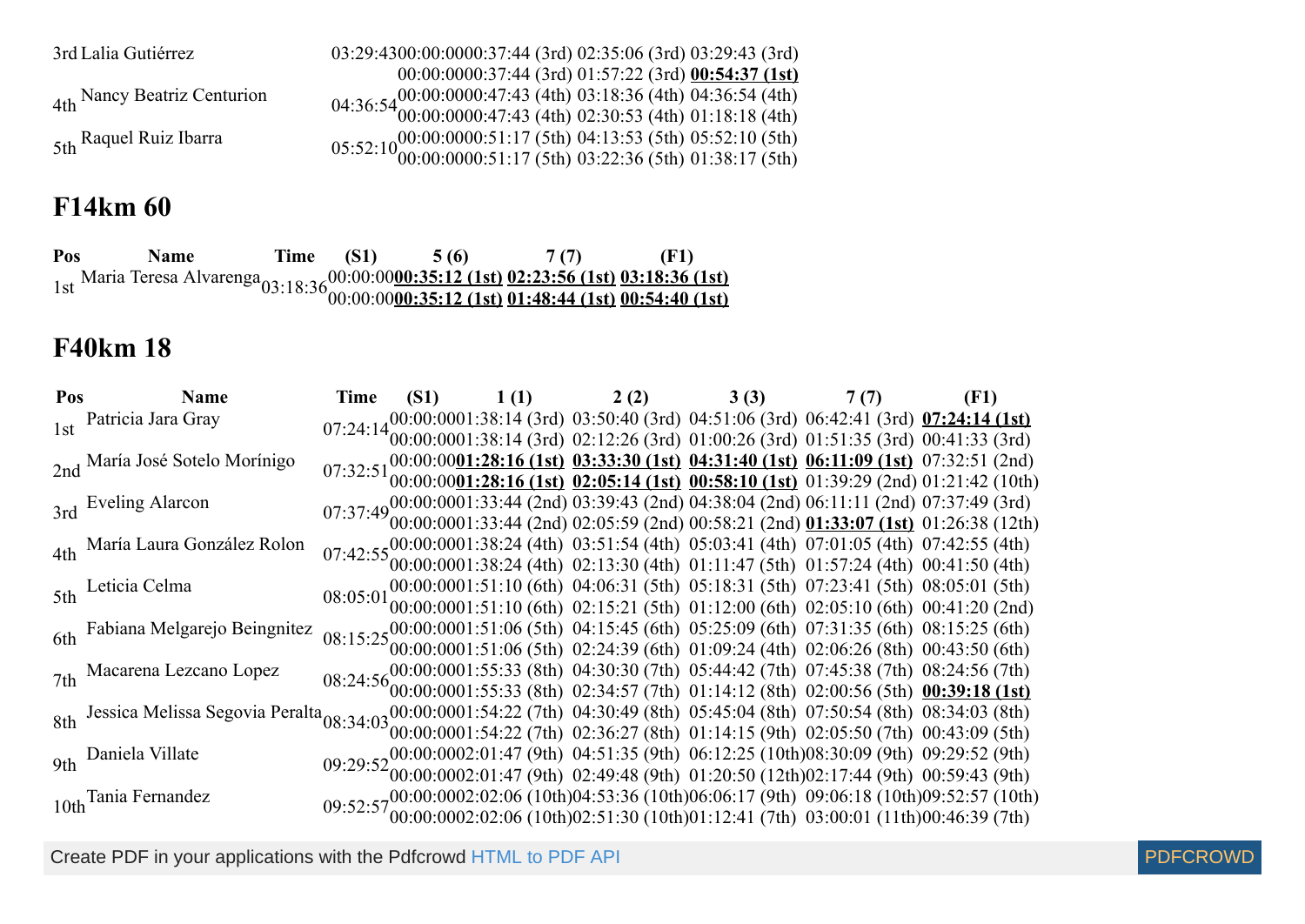11thRuth Evelin Samaniego Nuwez 10:08:2700:00:0002:15:26 (12th)05:22:33 (12th)06:38:59 (12th)09:14:26 (11th)10:08:27 (11th)

00:00:0002:15:26 (12th)03:07:07 (12th)01:16:26 (11th)02:35:27 (10th)00:54:01 (8th)

00:00:00 02:06:18 (11th) 02:06:18 (11th) 05:00:08 (11th) 02:53:50 (11th) 06:15:54 (11th) 01:15:46 (10th) 09:24:41 (12th) 03:08:47 (12th) 10:50:33 (12th) 01:25:52 (11th)

12th<sup>Aymara</sup> Coronel

### **F40km 30**

| Pos | <b>Name</b>                      | <b>Time</b> |  | (S1) $1(1)$ $2(2)$ | 3(3) | 7 (7)                                                                                                                                                                                                                                                                                                                | (F1)                                                                                                                                                                                                                                                                                    |
|-----|----------------------------------|-------------|--|--------------------|------|----------------------------------------------------------------------------------------------------------------------------------------------------------------------------------------------------------------------------------------------------------------------------------------------------------------------|-----------------------------------------------------------------------------------------------------------------------------------------------------------------------------------------------------------------------------------------------------------------------------------------|
|     | 1st Maria Raquel Lopez Moreira   |             |  |                    |      | $07:43:53\frac{00:00:0001:46:52 \text{ (1st) } 04:06:32 \text{ (1st) } 05:17:21 \text{ (1st) } 07:11:34 \text{ (1st) } 07:43:53 \text{ (1st) } 07:43:53 \text{ (1st) } 02:19:40 \text{ (1st) } 01:10:49 \text{ (5th) } 01:54:13 \text{ (2nd) } 00:32:19 \text{ (1st) } 01:54:13 \text{ (2nd) } 01:32:19 \text{ (1st$ |                                                                                                                                                                                                                                                                                         |
|     | 2nd Liz Mallmann                 |             |  |                    |      | 08:00:5800:00:0001:52:51 (5th) 04:25:48 (5th) 05:36:03 (4th) 07:27:28 (2nd) 08:00:58 (2nd) 08:00:0001:52:51 (5th) 02:32:57 (5th) 01:10:15 (4th) 01:51:25 (1st) 00:33:30 (2nd)                                                                                                                                        |                                                                                                                                                                                                                                                                                         |
|     | 3rd Patricia Kolbe Cardozo       |             |  |                    |      | 08:04:49 00:00:0001:51:09 (4th) 04:15:46 (3rd) 05:25:04 (3rd) 07:29:42 (3rd) 08:04:49 (3rd) 08:04:49 (3rd) 08:04:49 (3rd) 08:04:49 (3rd) 08:04:49 (3rd) 08:04:49 (3rd) 08:04:49 (3rd) 08:04:49 (3rd) 00:00001:51:09 (4th) 02:2                                                                                       |                                                                                                                                                                                                                                                                                         |
|     | 4th Virginia Centurión           |             |  |                    |      | 08:15:4700:00:0001:50:19 (2nd) 04:15:07 (2nd) 05:19:29 (2nd) 07:31:47 (4th) 08:15:47 (4th) 08:15:47 (4th) 08:15:47 (4th) 08:15:47 (60:00:0001:50:19 (2nd) 02:24:48 (3rd) 01:04:22 (1st) 02:12:18 (7th) 00:44:00 (5th)                                                                                                |                                                                                                                                                                                                                                                                                         |
|     | 5th Sara Lubián                  |             |  |                    |      | 08:33:54 00:00:0001:50:47 (3rd) 04:17:00 (4th) 05:40:17 (5th) 07:47:40 (5th) 08:33:54 (5th) 08:33:54 (5th) 08:33:54 (5th) 09:00:0001:50:47 (3rd) 02:26:13 (4th) 01:23:17 (11th)02:07:23 (5th) 00:46:14 (6th)                                                                                                         |                                                                                                                                                                                                                                                                                         |
|     | 6th Natalie Romero Ferreira      |             |  |                    |      | 08:49:1000:00:0001:55:00 (6th) 04:38:26 (6th) 05:57:04 (6th) 08:07:00 (6th) 08:49:10 (6th)                                                                                                                                                                                                                           |                                                                                                                                                                                                                                                                                         |
|     | 7th Yanil Vallejos               | 09:02:11    |  |                    |      | $00:00:0001:55:00$ (6th) 02:43:26 (6th) 01:18:38 (8th) 02:09:56 (6th) 00:42:10 (4th)<br>00:00:0002:06:16 (13th)04:59:50 (11th)06:07:33 (8th) 08:13:06 (7th) 09:02:11 (7th)                                                                                                                                           |                                                                                                                                                                                                                                                                                         |
|     | 8th Leticia Ayala                |             |  |                    |      | 00:00:0002:06:16 (13th)02:53:34 (8th) 01:07:43 (2nd) 02:05:33 (4th) 00:49:05 (9th)<br>09:57:36 00:00:0001:56:04 (8th) 04:58:39 (9th) 06:18:56 (11th)09:09:35 (9th) 09:57:36 (8th)                                                                                                                                    |                                                                                                                                                                                                                                                                                         |
|     | 9th Liz Acuwa Colman             |             |  |                    |      | $00:00:0001:56:04$ (8th) $03:02:35$ (11th) $01:20:17$ (9th) $02:50:39$ (9th) $00:48:01$ (8th)<br>09:57:38 00:00:0001:56:06 (9th) 04:58:47 (10th)06:16:05 (10th)09:09:55 (10th)09:57:38 (9th)<br>09:57:38 00:00:0001:56:06 (9th) 03:02:41 (12th)01:17:18 (6th) 02:53:50 (10th)00:47:43 (7th)                          |                                                                                                                                                                                                                                                                                         |
|     | 10th Lourdes Torales             |             |  |                    |      |                                                                                                                                                                                                                                                                                                                      | $10:06:12_{00:00:0002:02:41}^{00:00:0002:02:41}$ (11th)05:02:27 (12th)06:30:30 (12th)09:06:21 (8th) 10:06:12 (10th)                                                                                                                                                                     |
|     | 11th Miriam Sanabria             |             |  |                    |      |                                                                                                                                                                                                                                                                                                                      | 00:00:0002:02:41 (11th)02:59:46 (10th)01:28:03 (12th)02:35:51 (8th) 00:59:51 (11th)                                                                                                                                                                                                     |
|     |                                  | 10:33:31    |  |                    |      |                                                                                                                                                                                                                                                                                                                      | $\binom{00:00:0001:55:03(7th)}{00:000001:55:03(7th)}$ $\binom{04:42:57(7th)}{00:0000001:55:03(7th)}$ $\binom{04:42:57(7th)}{01:22:32(10th)}$ $\binom{09:24:43(11th)}{01:08:48(13th)}$<br>$10:50:30_{000000002}:01:59(10th)04:57:32(8th)$ $06:15:41(9th)$ $09:24:48(12th)10:50:30(12th)$ |
|     | 12th Alejandra Montiel           |             |  |                    |      |                                                                                                                                                                                                                                                                                                                      | 00:00:0002:01:59 (10th)02:55:33 (9th) 01:18:09 (7th) 03:09:07 (12th)01:25:42 (14th)                                                                                                                                                                                                     |
|     | 13th María Lucila Bedoya Escribá |             |  |                    |      |                                                                                                                                                                                                                                                                                                                      | 12:02:38 00:00:0002:17:00 (14th)06:00:25 (14th)07:59:17 (14th)11:06:59 (13th)12:02:38 (13th)<br>12:02:38 00:00:0002:17:00 (14th)03:43:25 (14th)01:58:52 (15th)03:07:42 (11th)00:55:39 (10th)                                                                                            |
|     | 14th Marianela Penzo             |             |  |                    |      |                                                                                                                                                                                                                                                                                                                      | 12:18:30 00:00:0002:02:57 (12th)05:05:46 (13th)06:42:01 (13th)11:14:58 (14th)12:18:30 (14th)<br>12:18:30 00:00:0002:02:57 (12th)03:02:49 (13th)01:36:15 (13th)04:32:57 (15th)01:03:32 (12th)                                                                                            |

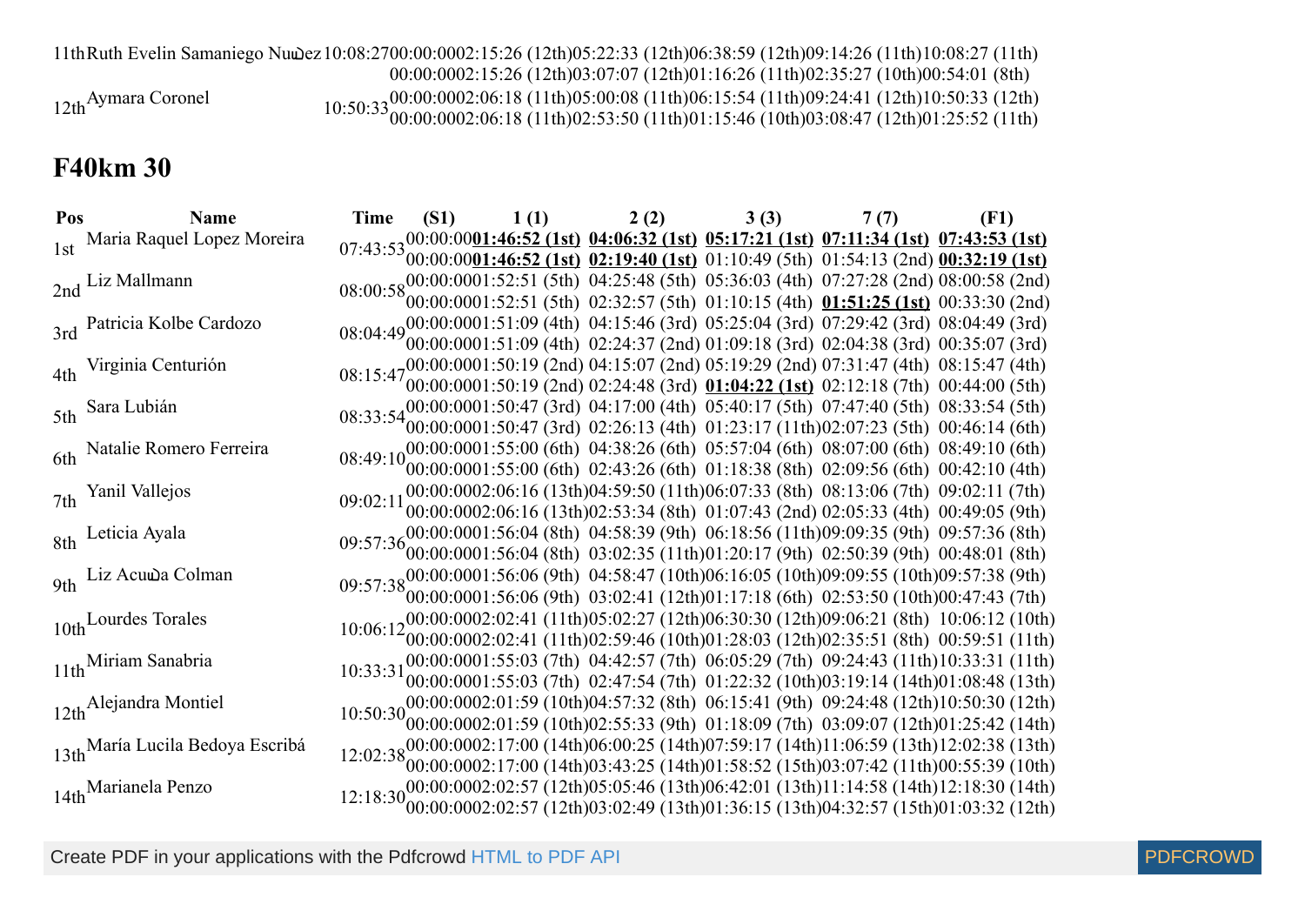15thMarta Elizabeth Miranda Bord®n12:44:1500:00:0002:33:22 (15th)06:26:03 (15th)08:05:04 (15th)11:15:21 (15th)12:44:15 (15th) 00:00:0002:33:22 (15th)03:52:41 (15th)01:39:01 (14th)03:10:17 (13th)01:28:54 (15th)

### **F40km 40**

| Pos                  | <b>Name</b>                                                                                                                                 | Time (S1) | 1(1) | 2(2) 3(3)                                                                                                                                                                          | 7(7) |  |
|----------------------|---------------------------------------------------------------------------------------------------------------------------------------------|-----------|------|------------------------------------------------------------------------------------------------------------------------------------------------------------------------------------|------|--|
|                      | 1st Monica Violeta Monges Trigo <sub>08:02:08</sub> 00:00:0001:49:37 (1st) 04:14:27 (1st) 05:17:33 (1st) 07:17:33 (1st) 08:02:08 (1st) 1st) |           |      |                                                                                                                                                                                    |      |  |
|                      |                                                                                                                                             |           |      |                                                                                                                                                                                    |      |  |
| $_{2nd}$ Adriana Vaz |                                                                                                                                             |           |      | 09:25:04 00:00:0001:54:15 (2nd)04:51:06 (2nd)06:07:34 (2nd)08:26:23 (2nd)09:25:04 (2nd)<br>09:25:04 00:00:0001:54:15 (2nd)02:56:51 (2nd)01:16:28 (2nd)02:18:49 (2nd)00:58:41 (2nd) |      |  |
|                      |                                                                                                                                             |           |      |                                                                                                                                                                                    |      |  |
| 3rd Maria Maldonado  |                                                                                                                                             |           |      | $12:54:3000:0002002:17:29 (3rd) 06:00:28 (3rd) 07:59:13 (3rd) 11:24:17 (3rd) 12:54:30 (3rd) 00:00:0002:17:29 (3rd) 03:42:59 (3rd) 01:58:45 (3rd) 03:25:04 (3rd) 01:30:13 (3rd)$    |      |  |
|                      |                                                                                                                                             |           |      |                                                                                                                                                                                    |      |  |

#### **F40km 50**

**Pos Name Time (S1) 1 (1) 2 (2) 3 (3) 7 (7) (F1)** 1st Maria Elena Coll 12:59:29 00:00:00 **02:16:48 (1st) 02:16:48 (1st) 06:00:27 (1st) 03:43:39 (1st) 07:59:22 (1st) 01:58:55 (1st) 11:24:29 (1st) 03:25:07 (1st) 12:59:29 (1st) 01:35:00 (1st)**

#### **F90km 20**

**PosNameTime(S1)1 (1)2 (2)3 (3)4 (4)5 (5)6 (6)7 (7)(F1)**

### **F90km 30**

| Pos | Name                  | <b>Time</b> | (S1) | 1 (1)                                                                         | 2(2)                                                 | 3(3)                                                 | 4(4)                                                                                                             | 5(5)              | 6 (6)                                  | 7(7)              | (F1)                                                                                  |
|-----|-----------------------|-------------|------|-------------------------------------------------------------------------------|------------------------------------------------------|------------------------------------------------------|------------------------------------------------------------------------------------------------------------------|-------------------|----------------------------------------|-------------------|---------------------------------------------------------------------------------------|
|     | 1st Tania Diaz Slater |             |      | 01:26:06<br>13:31:48 $\frac{00:00:00(1st)}{00:00:0001:26:06}$<br><u>(1st)</u> | 03:21:26<br><u>(1st)</u><br>01:55:20<br><u>(1st)</u> | <u>04:14:01</u><br><u>(1st)</u><br>00:52:35<br>(1st) | 06:40:58<br>(1st)<br>$\frac{1.5t}{02:26:57(5th)} \frac{03:10:31}{(1st)}$                                         | 09:51:29<br>(1st) | 01:47:32<br><u>(1st)</u>               |                   | $\frac{11:39:01 (1st)}{12:51:34 (1st)13:31:48 (1st)}$<br>01:12:33 (1st)00:40:14 (3rd) |
|     | 2nd Delia Villalba    |             |      | 01:49:04<br>$17:20:37\substack{00:00:00(2nd)\\00:00:0001:49:04}$<br>(2nd)     |                                                      |                                                      | 04:42:06 (4th)05:53:26 (6th)08:13:21 (6th)(3rd)<br>$02:53:02$ (6th) $01:11:20$ (5th) $02:19:55$ (4th) $03:38:21$ | 11:51:42<br>(2nd) | 14:27:41<br>(3rd)<br>02:35:59<br>(3rd) | 16:47:00<br>(2nd) | 17:20:37<br>(2nd)<br>$02:19:19$ (3rd) $00:33:37$ (1st)                                |

Create PDF in your applications with the Pdfcrowd [HTML to PDF API](https://pdfcrowd.com/doc/api/?ref=pdf) [PDFCROWD](https://pdfcrowd.com/?ref=pdf) AND THE POFCROWD PUT API PDFCROWD AT A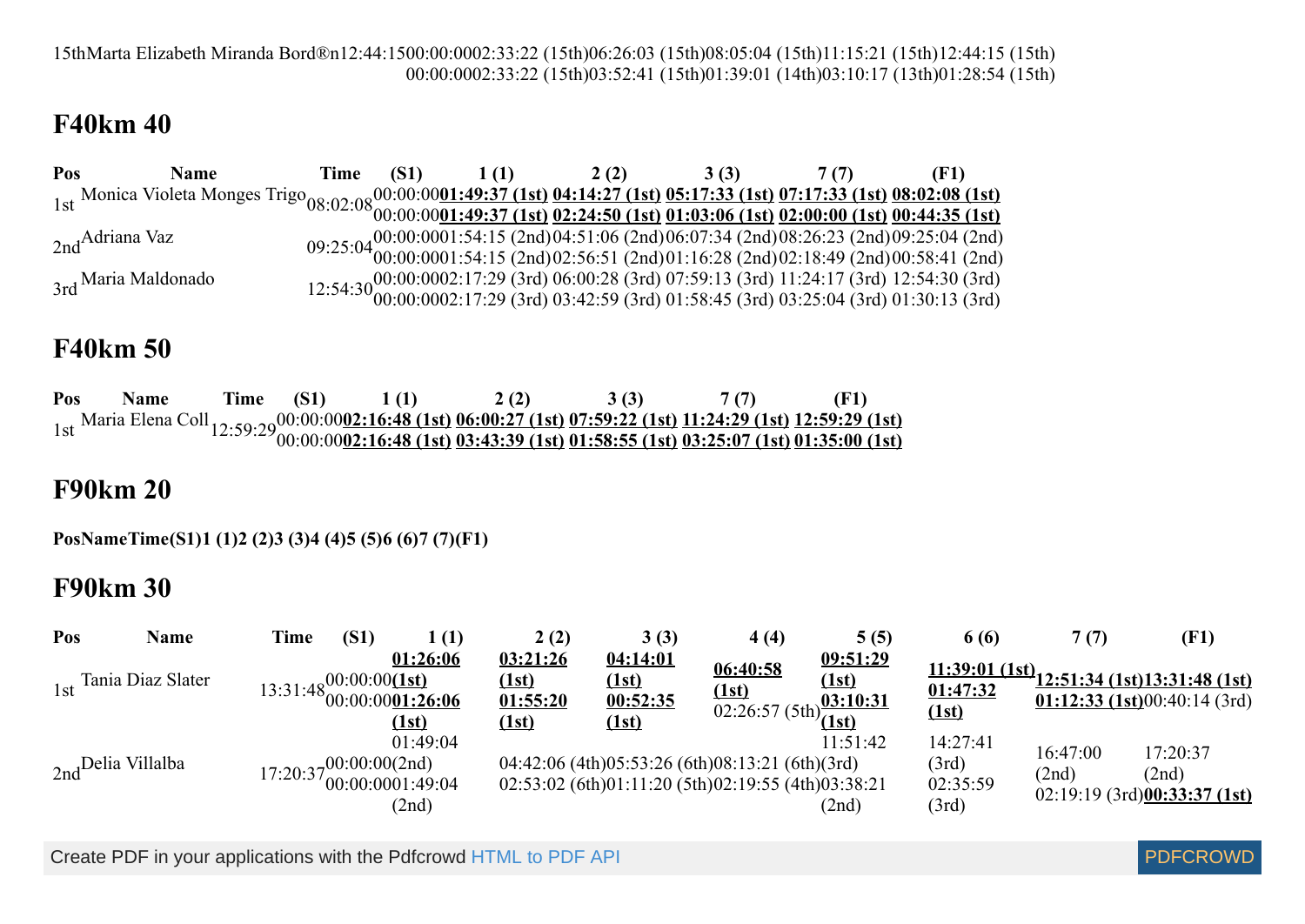| 3rd Cecilia Guerrero | 17:25:2900:00:0001:49:21                                                                                                                                                                                                                                         | 04:06:03 | 05:10:34 | 07:44:08 | 11:45:15                                            |                        |       | 14:58:19 (4th)16:47:30 (3rd)17:25:29 (3rd)                                                                                                                                       |
|----------------------|------------------------------------------------------------------------------------------------------------------------------------------------------------------------------------------------------------------------------------------------------------------|----------|----------|----------|-----------------------------------------------------|------------------------|-------|----------------------------------------------------------------------------------------------------------------------------------------------------------------------------------|
|                      | 00:00:00(3rd)                                                                                                                                                                                                                                                    | (2nd)    | (2nd)    | (2nd)    | (2nd)                                               | 03:13:04 (4th)01:49:11 |       | 00:37:59                                                                                                                                                                         |
|                      | 01:49:21                                                                                                                                                                                                                                                         | 02:16:42 | 01:04:31 |          | 02:33:34(6th)04:01:07(4th)                          |                        | (2nd) | (2nd)                                                                                                                                                                            |
|                      | (3rd)                                                                                                                                                                                                                                                            | (2nd)    | (3rd)    |          |                                                     |                        |       |                                                                                                                                                                                  |
| Joaquina Gaetana     |                                                                                                                                                                                                                                                                  |          | 05:45:48 | 08:01:23 |                                                     |                        |       |                                                                                                                                                                                  |
| 4th Iovino           | $18:03:20\begin{matrix}00:00:0002:09:26 \\ 00:00:0002:09:26 \\ 6th)02:33:10 \\ 4th)01:03:12\end{matrix}$                                                                                                                                                         |          |          | (3rd)    | 11:51:49 (4th) $\frac{14:27:40}{(2nd)}$<br>03:50:26 |                        |       | 17:08:39 (4th) 18:03:20 (4th)                                                                                                                                                    |
|                      |                                                                                                                                                                                                                                                                  |          |          | 02:15:35 |                                                     | 02:35:51               |       | 02:40:59(5th)00:54:41(4th)                                                                                                                                                       |
|                      |                                                                                                                                                                                                                                                                  |          | (2nd)    | (2nd)    | (3rd)                                               | (2nd)                  |       |                                                                                                                                                                                  |
|                      |                                                                                                                                                                                                                                                                  | 04:34:35 |          |          |                                                     |                        |       |                                                                                                                                                                                  |
| 5th Shirley Gamarra  | $19:46:45\substack{00:000002:03:08 \ (5th)(3rd) \ 00:0000002:03:08 \ (5th)02:31:27}$                                                                                                                                                                             |          |          |          |                                                     |                        |       |                                                                                                                                                                                  |
|                      |                                                                                                                                                                                                                                                                  |          |          |          |                                                     |                        |       | 05:46:17 (4th) $08:02:16$ (4th) $12:07:45$ (5th) 15:52:38 (5th) 18:16:13 (5th) 19:46:45 (5th) 01:11:42 (6th) $(3rd)$ 04:05:29 (5th) 03:44:53 (5th) 02:23:35 (4th) 01:30:32 (5th) |
|                      |                                                                                                                                                                                                                                                                  | (3rd)    |          |          |                                                     |                        |       |                                                                                                                                                                                  |
| 6th Soledad Petters  | $21:43:3600:00:0001:56:54 (4th)04:42:26 (5th)05:48:30 (5th)08:02:41 (5th)13:06:26 (6th)17:15:05 (6th)20:05:07 (6th)21:43:36 (6th)20:07 (6th)21:43:36 (6th)21:43:36 (6th)21:43:36 (6th)21:43:36 (6th)21:43:36 (6th)21:43:36 (6th)21:43:36 (6th)21:43:36 (6th)21:$ |          |          |          |                                                     |                        |       |                                                                                                                                                                                  |
|                      |                                                                                                                                                                                                                                                                  |          |          |          |                                                     |                        |       |                                                                                                                                                                                  |
| $7th$ Nadia Cano     | 24:57:08 00:00:0002:18:53 (7th)05:33:34 (7th)06:55:50 (7th)09:46:41 (7th)14:39:46 (7th)19:43:59 (7th)23:07:38 (7th)24:57:08 (7th)<br>24:57:08 00:00:0002:18:53 (7th)03:14:41 (7th)01:22:16 (7th)02:50:51 (7th)04:53:05 (6th)05:04                                |          |          |          |                                                     |                        |       |                                                                                                                                                                                  |
|                      |                                                                                                                                                                                                                                                                  |          |          |          |                                                     |                        |       |                                                                                                                                                                                  |

#### **F90km 40**

| Pos       | <b>Name</b>          | <b>Time</b>                       | (S1) | 1(1)                                                                 | 2(2)                  | 3(3)                    | 4(4)     | 5(5)     | 6 (6)    | 7(7)     | (F1)     |
|-----------|----------------------|-----------------------------------|------|----------------------------------------------------------------------|-----------------------|-------------------------|----------|----------|----------|----------|----------|
|           |                      |                                   |      | 01:34:59                                                             | 03:29:29              | 04:14:18                | 06:40:50 | 10:00:45 | 12:38:46 | 14:03:35 | 14:47:21 |
|           | 1st Carol Catalurda  | $14:47:21_{00}^{00:00:00(2nd)}$   |      |                                                                      | (2nd)                 | (1st)                   | (1st)    | (1st)    | (1st)    | (1st)    | (1st)    |
|           |                      |                                   |      | 00:00:0001:34:59                                                     | 01:54:30              | 00:44:49                | 02:26:32 | 03:19:55 | 02:38:01 | 01:24:49 | 00:43:46 |
|           |                      |                                   |      | (2nd)                                                                | $(1st=)$              | (1st)                   | (2nd)    | (2nd)    | (2nd)    | (1st)    | (2nd)    |
|           |                      |                                   |      | 01:59:40                                                             |                       | 05:53:32                | 08:19:20 | 12:41:27 | 16:36:52 | 19:09:05 | 20:19:52 |
|           | 2nd Liliana Villalba |                                   |      | $20:19:52\begin{array}{l}00:00:00(3rd)\\00:00:0001:59:40\end{array}$ | $04:41:53$ (3rd)(3rd) |                         | (3rd)    | (3rd)    | (3rd)    | (3rd)    | (3rd)    |
|           |                      |                                   |      |                                                                      |                       | 02:42:13 (3rd)01:11:39  | 02:25:48 | 04:22:07 | 03:55:25 | 02:32:13 | 01:10:47 |
|           |                      |                                   |      | (3rd)                                                                |                       | (3rd)                   | (1st)    | (3rd)    | (3rd)    | (3rd)    | (4th)    |
|           | Maria Cintia Ramírez |                                   |      | 02:24:32                                                             |                       | 06:34:41                | 09:20:32 | 14:16:57 | 18:26:27 | 20:59:25 | 22:09:15 |
| 3rd Gómez |                      | $22:09:15\frac{00:00:00(4th)}{2}$ |      |                                                                      | 05:11:59(4th)(4th)    |                         | (4th)    | (4th)    | (4th)    | (4th)    | (4th)    |
|           |                      |                                   |      | 00:00:0002:24:32                                                     |                       | 02:47:27 (4th)01:22:42  | 02:45:51 | 04:56:25 | 04:09:30 | 02:32:58 | 01:09:50 |
|           |                      |                                   |      | (4th)                                                                |                       | (4th)                   | (3rd)    | (4th)    | (4th)    | (4th)    | (3rd)    |
|           |                      |                                   |      | 02:49:56                                                             |                       | 07:37:51                | 10:41:58 | 16:39:59 | 21:55:51 | 25:22:00 | 26:50:17 |
|           | 4th Mary Pusineri    | $26:50:17_{00}^{00:00:00(5th)}$   |      |                                                                      | 06:11:07(5th)(5th)    |                         | (5th)    | (5th)    | (5th)    | (5th)    | (5th)    |
|           |                      |                                   |      | 00:00:0002:49:56                                                     |                       | 03:21:11 (5th) 01:26:44 | 03:04:07 | 05:58:01 | 05:15:52 | 03:26:09 | 01:28:17 |
|           |                      |                                   |      | (5th)                                                                |                       | (5th)                   | (4th)    | (5th)    | (5th)    | (5th)    | (5th)    |

Create PDF in your applications with the Pdfcrowd [HTML to PDF API](https://pdfcrowd.com/doc/api/?ref=pdf) [PDFCROWD](https://pdfcrowd.com/?ref=pdf) Create PDF API PDFCROWD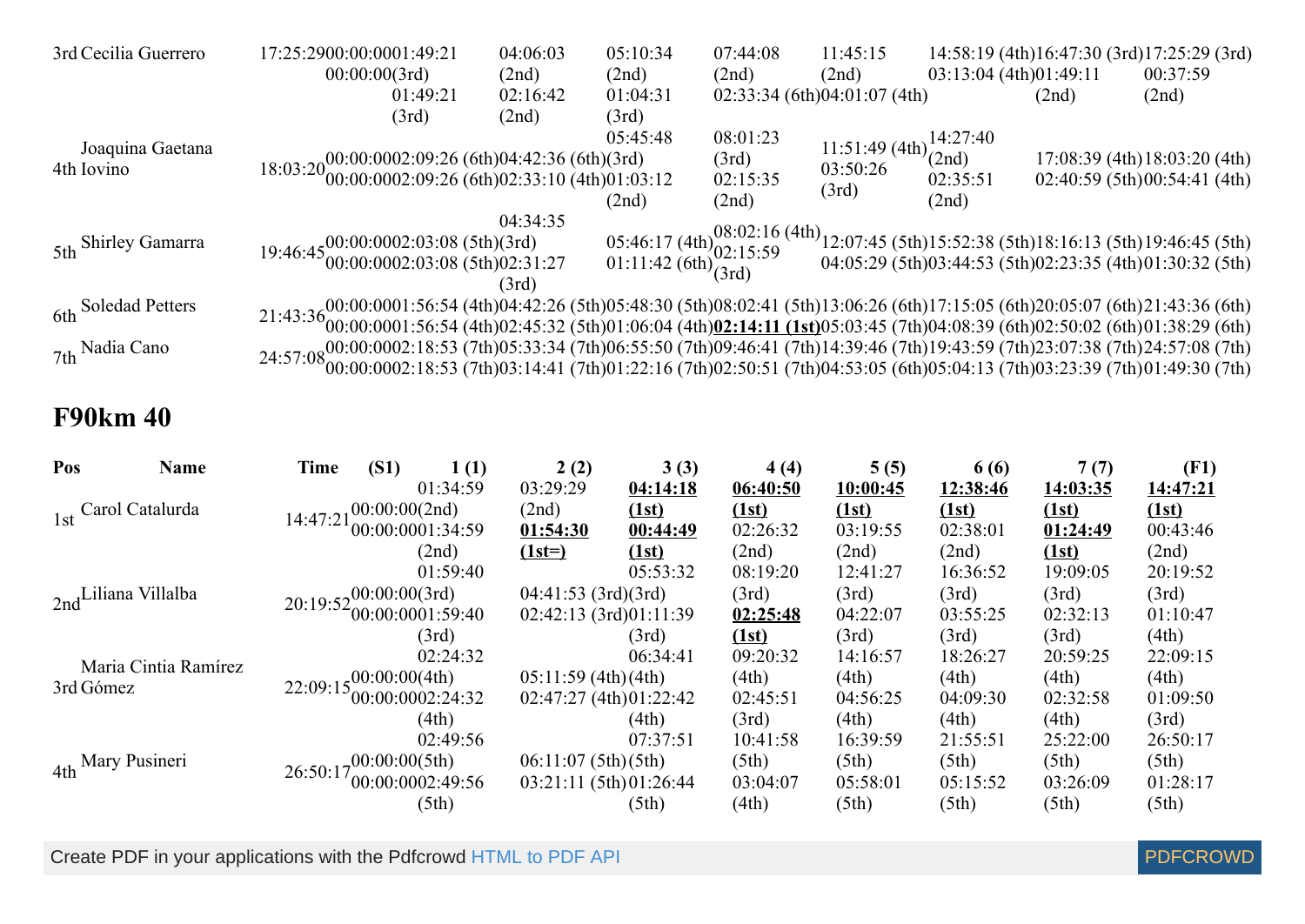| 5th Alicia Nelly Lopez         | 30:13:3000:00:0001:34:57<br>00:00:00(1st)<br>01:34:57                        | 01:54:30<br>$(1st=)$                            | 03:29:27(1st)04:21:23<br>(2nd)<br>00:51:56          | 07:34:31<br>(2nd)<br>03:13:08                   | 10:19:56<br>(2nd)<br>02:45:25                   | 12:54:23<br>(2nd)<br>02:34:27                   | 14:33:26<br>(2nd)<br>01:39:03                   | 15:13:30<br>(2nd)<br><u>00:40:04</u>            |
|--------------------------------|------------------------------------------------------------------------------|-------------------------------------------------|-----------------------------------------------------|-------------------------------------------------|-------------------------------------------------|-------------------------------------------------|-------------------------------------------------|-------------------------------------------------|
| dnf Patricia Ascarza           | (1st)<br>03:11:28<br>00:00:00(6th)<br>00:00:0003:11:28<br>(6th)              | 07:54:19(6th)(6th)                              | (2nd)<br>09:45:39<br>04:42:51(6th)01:51:20<br>(6th) | (5th)<br>13:50:52<br>(6th)<br>04:05:13<br>(6th) | (1st)                                           | (1st)                                           | (2nd)                                           | (1st)                                           |
| <b>F90km 50</b>                |                                                                              |                                                 |                                                     |                                                 |                                                 |                                                 |                                                 |                                                 |
| Pos<br><b>Name</b>             | <b>Time</b><br>(S1)<br>1(1)<br>02:03:13                                      | 2(2)<br>04:42:35                                | 3(3)<br>05:49:07                                    | 4(4)<br>08:19:22                                | 5(5)<br>13:17:04                                | 6 (6)<br>17:13:40                               | 7(7)<br><u>19:32:05</u>                         | (F1)<br>20:38:51                                |
| 1st Gladys Morinigo            | 00:00:00(1st)<br>20:38:51<br>00:00:0002:03:13<br>(1st)                       | (1st)<br>02:39:22<br>(1st)                      | (1st)<br>01:06:32<br>(1st)                          | (1st)<br>02:30:15<br>(1st)                      | (1st)<br>04:57:42<br>(1st)                      | (1st)<br>03:56:36<br>(1st)                      | <u>(1st)</u><br>02:18:25<br>(1st)               | (1st)<br>01:06:46<br>(1st)                      |
| Maria Susana<br>2ndValdemarin  | 02:46:59<br>$27:13:53^{00:00:00(3rd)}$<br>00:00:0002:46:59                   | 06:10:58<br>(2nd)<br>03:23:59                   | 07:40:41<br>(2nd)<br>01:29:43                       | 10:56:11<br>(2nd)<br>03:15:30                   | 16:40:06<br>(2nd)<br>05:43:55                   | 21:56:10<br>(2nd)<br>05:16:04                   | 25:21:51<br>(2nd)<br>03:25:41                   | 27:13:53<br>(2nd)<br>01:52:02                   |
| Haydee Margarita<br>3rd Pintos | (3rd)<br>02:46:43<br>$28:22:00^{00:00:00(2nd)}$<br>00:00:0002:46:43<br>(2nd) | (2nd)<br>06:11:35<br>(3rd)<br>03:24:52<br>(3rd) | (2nd)<br>07:51:02<br>(3rd)<br>01:39:27<br>(3rd)     | (2nd)<br>11:30:15<br>(3rd)<br>03:39:13<br>(3rd) | (2nd)<br>18:37:47<br>(3rd)<br>07:07:32<br>(3rd) | (3rd)<br>23:51:16<br>(3rd)<br>05:13:29<br>(2nd) | (3rd)<br>26:56:06<br>(3rd)<br>03:04:50<br>(2nd) | (3rd)<br>28:22:00<br>(3rd)<br>01:25:54<br>(2nd) |

| Pos Name                                                                                                                                                                                                   |  | Time $(S1)$ 5 (6) 7 (7) (F1) |                                                                                                                                  |
|------------------------------------------------------------------------------------------------------------------------------------------------------------------------------------------------------------|--|------------------------------|----------------------------------------------------------------------------------------------------------------------------------|
| 1st Bruno Arzamendia                                                                                                                                                                                       |  |                              |                                                                                                                                  |
|                                                                                                                                                                                                            |  |                              | 01:41:34 00:00:0000:19:20 (2nd) 01:17:10 (1st) 01:41:34 (1st)<br>01:41:34 00:00:0000:19:20 (2nd) 00:57:50 (1st) 00:24:24 (1st)   |
| 2nd <sup>Alberto</sup> Balbuena                                                                                                                                                                            |  |                              |                                                                                                                                  |
|                                                                                                                                                                                                            |  |                              | 01:41:52 00:00:00 00:19:19 (1st) 01:17:15 (2nd) 01:41:52 (2nd)<br>01:41:52 00:00:00 00:19:19 (1st) 00:57:56 (2nd) 00:24:37 (2nd) |
| $3rd \frac{{\rm Matías\,\, Godoy\,\, Cardozo}_{01:51:49}00:00:000:20:46\,\, (3rd)\,\, 01:24:07\,\, (3rd)\,\, 01:51:49\,\, (3rd)}{00:00:000:20:46\,\, (3rd)\,\, 01:03:21\,\, (3rd)\,\, 00:27:42\,\, (3rd)}$ |  |                              |                                                                                                                                  |
|                                                                                                                                                                                                            |  |                              |                                                                                                                                  |
| 4th Ernesto Zenteno                                                                                                                                                                                        |  |                              | 02:26:18 00:00:00000:29:19 (4th) 01:51:16 (4th) 02:26:18 (4th) 02:26:18 00:00:0000:29:19 (4th) 01:21:57 (4th) 00:35:02 (4th)     |
|                                                                                                                                                                                                            |  |                              |                                                                                                                                  |

Create PDF in your applications with the Pdfcrowd [HTML to PDF API](https://pdfcrowd.com/doc/api/?ref=pdf) [PDFCROWD](https://pdfcrowd.com/?ref=pdf) Create PDF API

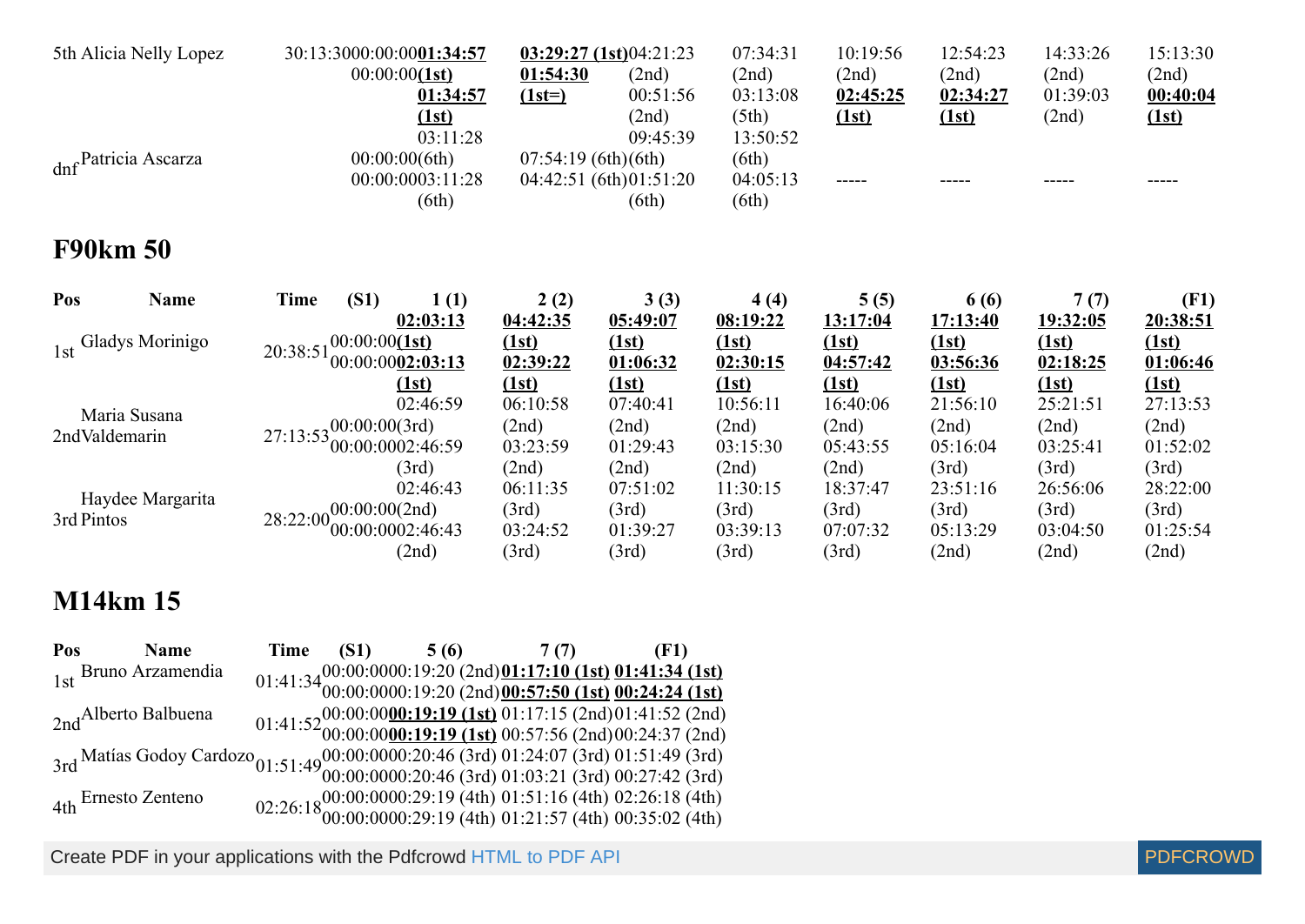| Pos Name                                                                                                                                                             | Time |  | (S1) $5(6)$ $7(7)$ (F1)                                                                                                                                                                                                 |                                                                                                                                                |
|----------------------------------------------------------------------------------------------------------------------------------------------------------------------|------|--|-------------------------------------------------------------------------------------------------------------------------------------------------------------------------------------------------------------------------|------------------------------------------------------------------------------------------------------------------------------------------------|
| 1st Favio Coscia                                                                                                                                                     |      |  |                                                                                                                                                                                                                         | $02:06:03\frac{00:00:0000:22:11(2nd)01:33:34(1st)02:06:03(1st)}{00:00:00000:22:11(2nd)01:11:23(1st)00:32:29(1st)}$                             |
|                                                                                                                                                                      |      |  |                                                                                                                                                                                                                         |                                                                                                                                                |
| 2nd Lisandro Julián Córdoba                                                                                                                                          |      |  |                                                                                                                                                                                                                         | 02:16:44 00:00:0000:26:54 (4th) 01:41:48 (2nd) 02:16:44 (2nd) 02:16:44 00:00:0000:26:54 (4th) 01:14:54 (2nd) 00:34:56 (2nd)                    |
|                                                                                                                                                                      |      |  |                                                                                                                                                                                                                         |                                                                                                                                                |
| 3rd Alexis Adrian Gonzalez Ayala <sub>02:27:58</sub> 00:00:0000:27:21 (5th) 01:50:26 (3rd) 02:27:58 (3rd)<br>00:00:00:0000:27:21 (5th) 01:23:05 (3rd) 00:37:32 (4th) |      |  |                                                                                                                                                                                                                         |                                                                                                                                                |
|                                                                                                                                                                      |      |  |                                                                                                                                                                                                                         |                                                                                                                                                |
| 4th Samuel Chun Kang                                                                                                                                                 |      |  | 02:52:01 00:00:00000:23:25 (3rd) 01:56:53 (4th) 02:52:01 (4th) 02:52:01 00:00:00:0000:23:25 (3rd) 01:33:28 (4th) 00:55:08 (6th)                                                                                         |                                                                                                                                                |
|                                                                                                                                                                      |      |  |                                                                                                                                                                                                                         |                                                                                                                                                |
| 5th Marcelo Verdina                                                                                                                                                  |      |  | 02:57:14 (00:00:0000:33:14 (6th) 02:08:06 (5th) 02:57:14 (5th)<br>00:00:00:0000:33:14 (6th) 01:34:52 (5th) 00:49:08 (5th)                                                                                               |                                                                                                                                                |
|                                                                                                                                                                      |      |  |                                                                                                                                                                                                                         |                                                                                                                                                |
| 6th Ismael Montiel Servin                                                                                                                                            |      |  |                                                                                                                                                                                                                         | 03:11:56 00:00:00 <u>00:20:22 (1st)</u> 02:35:04 (7th) 03:11:56 (6th)<br>03:11:56 00:00:00 <u>00:20:22 (1st)</u> 02:14:42 (8th) 00:36:52 (3rd) |
|                                                                                                                                                                      |      |  |                                                                                                                                                                                                                         |                                                                                                                                                |
| <sub>7th</sub> Lui Carísimo                                                                                                                                          |      |  | $03:17:31 \\ 00:00 \\ 0000 \\ \textrm{.33:32 (7th) } \\ 02:17:29 \textrm{ (6th) } \\ 03:17:31 \textrm{ (7th) } \\ 00:00 \\ \textrm{.00:0000:33:32 (7th) } \\ 01:43:57 \textrm{ (6th) } \\ 01:00:02 \textrm{ (8th) } \\$ |                                                                                                                                                |
|                                                                                                                                                                      |      |  |                                                                                                                                                                                                                         |                                                                                                                                                |
| 8th Benjamin Martínez                                                                                                                                                |      |  | 03:43:17 $00:00:0000:41:50$ (8th) 02:43:16 (8th) 03:43:17 (8th) 03:43:17 $00:00:0000:41:50$ (8th) 02:01:26 (7th) 01:00:01 (7th)                                                                                         |                                                                                                                                                |
|                                                                                                                                                                      |      |  |                                                                                                                                                                                                                         |                                                                                                                                                |

### **M14km 30**

| Pos Name                                                                               |  | Time (S1) $5(6)$ 7(7) (F1)                                                                                                                                                                                             |  |  |  |
|----------------------------------------------------------------------------------------|--|------------------------------------------------------------------------------------------------------------------------------------------------------------------------------------------------------------------------|--|--|--|
| 1st Mauricio Vargas                                                                    |  | 01:54:32 00:00:0000:25:03 (4th) 01:32:03 (1st) 01:54:32 (1st)<br>01:54:32 00:00:0000:25:03 (4th) 01:07:00 (1st) 00:22:29 (1st)                                                                                         |  |  |  |
|                                                                                        |  |                                                                                                                                                                                                                        |  |  |  |
| 2nd Diego Figueira                                                                     |  | $02:08:15\substack{00:00:0000:25:22\ (5\,)}\ 01:37:13\ (3\,rd)\ 02:08:15\ (2\,rd)\ 03:000:0000:25:22\ (5\,th)\ 01:11:51\ (3\,rd)\ 00:31:02\ (2\,rd)$                                                                   |  |  |  |
|                                                                                        |  |                                                                                                                                                                                                                        |  |  |  |
| 3rd Marcelo Candia                                                                     |  | $02:11:22 \\ 00:00 \\ \textrm{.0000024:11 (2nd) } \\ 01:37:24 \text{ (4th) } 02:11:22 \text{ (3rd) } \\ 02:11:22 \text{ (3rd) } 03:000 \\ \textrm{.0000024:11 (2nd) } 01:13:13 \text{ (4th) } 00:33:58 \text{ (3rd) }$ |  |  |  |
|                                                                                        |  |                                                                                                                                                                                                                        |  |  |  |
| 4th Martin Villalba Portillo                                                           |  |                                                                                                                                                                                                                        |  |  |  |
|                                                                                        |  | 02:13:05 <sup>00:00:0000:25:28</sup> (6th) 01:34:26 (2nd) 02:13:05 (4th)<br>02:13:05 <sup>00:00:0000:25:28</sup> (6th) 01:08:58 (2nd) 00:38:39 (5th)                                                                   |  |  |  |
| 5th Victor Vargas                                                                      |  |                                                                                                                                                                                                                        |  |  |  |
|                                                                                        |  | 02:27:50 00:00:0000:24:59 (3rd) 01:48:32 (5th) 02:27:50 (5th)<br>02:27:50 00:00:00:0000:24:59 (3rd) 01:23:33 (5th) 00:39:18 (6th)                                                                                      |  |  |  |
| 6th Ariel Amarilla                                                                     |  |                                                                                                                                                                                                                        |  |  |  |
|                                                                                        |  | 02:33:52 00:00:0000:28:30 (7th) 01:52:33 (6th) 02:33:52 (6th) 02:33:52 00:00:0000:28:30 (7th) 01:24:03 (6th) 00:41:19 (7th)                                                                                            |  |  |  |
| 7th Camilo Abbate Granada 02:44:1800:00:0000:31:51 (9th) 01:58:12 (7th) 02:44:18 (7th) |  |                                                                                                                                                                                                                        |  |  |  |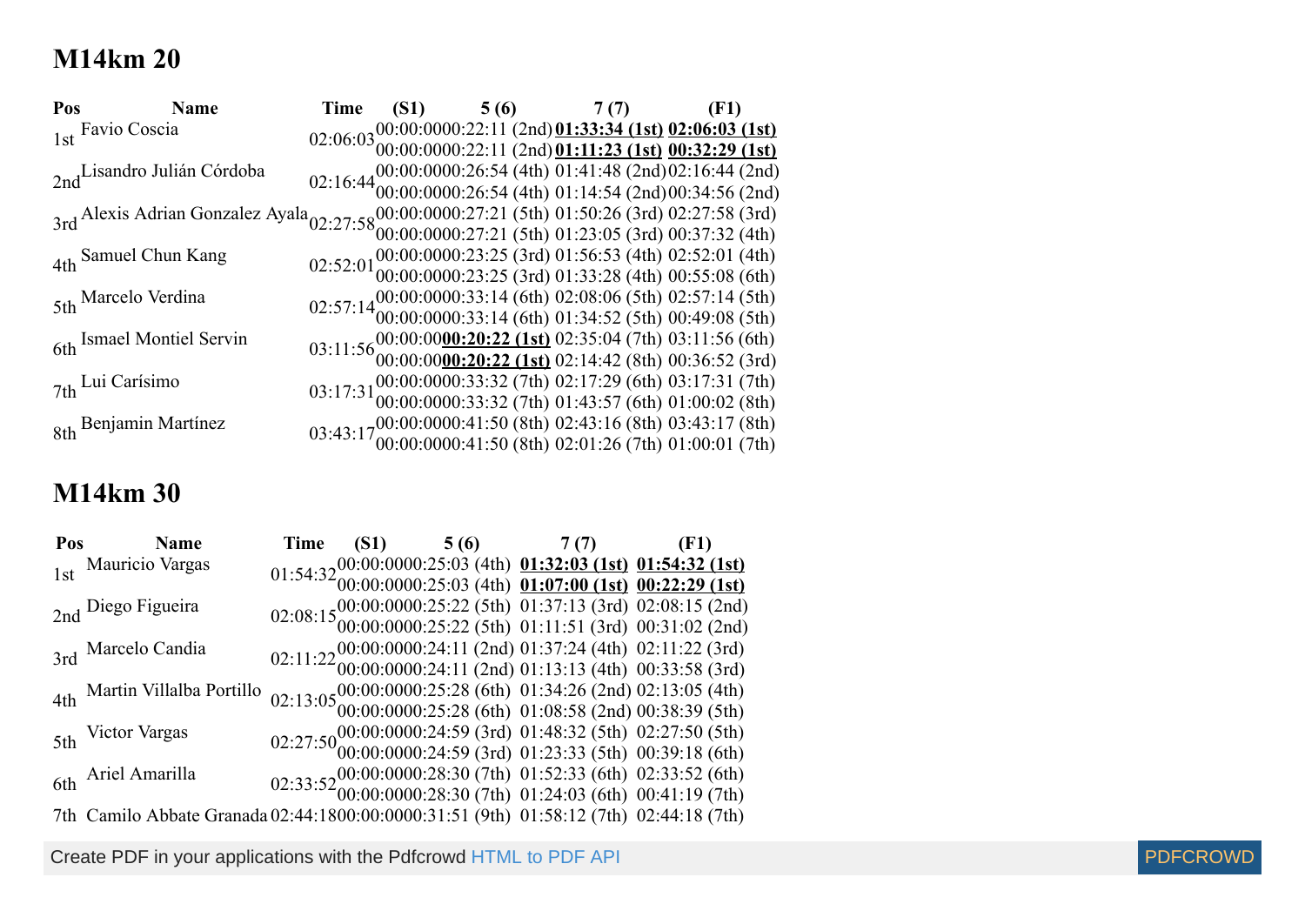|                 | 00:00:0000:31:51 (9th) 01:26:21 (7th) 00:46:06 (8th)                                                                                                                              |  |
|-----------------|-----------------------------------------------------------------------------------------------------------------------------------------------------------------------------------|--|
| 8th Diego Ginzo |                                                                                                                                                                                   |  |
|                 | 03:07:57 $00:00:0000:21:35$ (1st) 02:32:04 (9th) 03:07:57 (8th)<br>03:07:57 $00:00:0000:21:35$ (1st) 02:10:29 (10th)00:35:53 (4th)                                                |  |
|                 | 9th Fernando Toledo Acosta 03:18:12 00:00:0000:31:30 (8th) 02:18:39 (8th) 03:18:12 (9th) 9th Fernando Toledo Acosta 03:18:12 00:00:0000:31:30 (8th) 01:47:09 (8th) 00:59:33 (9th) |  |
|                 |                                                                                                                                                                                   |  |
|                 | 10th Ricardo Lajarthe Scura<br>03:43:26 00:00:0000:35:35 (10th)02:40:28 (10th)03:43:26 (10th)<br>03:43:26 00:00:0000:35:35 (10th)02:04:53 (9th) 01:02:58 (10th)                   |  |
|                 |                                                                                                                                                                                   |  |

| Pos Name                                                                                                                                                            |  |  | Time (S1) 5 (6) 7 (7) (F1)<br>02:11:57 00:00:00 <u>00:23:58 (1st)</u> 01:37:42 (1st) 02:11:57 (1st)<br>02:11:57 00:00:00 <u>00:23:58 (1st)</u> 01:13:44 (1st) 00:34:15 (2nd)                                                                                                                                                                                                                                           |  |  |
|---------------------------------------------------------------------------------------------------------------------------------------------------------------------|--|--|------------------------------------------------------------------------------------------------------------------------------------------------------------------------------------------------------------------------------------------------------------------------------------------------------------------------------------------------------------------------------------------------------------------------|--|--|
| 1st Ernesto Benitez Rotela                                                                                                                                          |  |  |                                                                                                                                                                                                                                                                                                                                                                                                                        |  |  |
|                                                                                                                                                                     |  |  |                                                                                                                                                                                                                                                                                                                                                                                                                        |  |  |
| 2nd Augusto Favier                                                                                                                                                  |  |  | 02:26:41 $00:00:0000:31:47$ (3rd) 01:53:19 (3rd) 02:26:41 (2nd)<br>02:26:41 $00:00:0000:31:47$ (3rd) 01:21:32 (2nd) 00:33:22 (1st)                                                                                                                                                                                                                                                                                     |  |  |
|                                                                                                                                                                     |  |  |                                                                                                                                                                                                                                                                                                                                                                                                                        |  |  |
| 3rd Ernesto Amarilla                                                                                                                                                |  |  | 02:26:48 00:00:0000:26:38 (2nd) 01:49:10 (2nd) 02:26:48 (3rd)<br>02:26:48 00:00:0000:26:38 (2nd) 01:22:32 (3rd) 00:37:38 (3rd)                                                                                                                                                                                                                                                                                         |  |  |
|                                                                                                                                                                     |  |  |                                                                                                                                                                                                                                                                                                                                                                                                                        |  |  |
| 4th Roberto Urizar                                                                                                                                                  |  |  | 02:58:32 00:00:0000:32:31 (5th) 02:02:26 (4th) 02:58:32 (4th) 02:58:32 00:00:0000:32:31 (5th) 01:29:55 (4th) 00:56:06 (5th)                                                                                                                                                                                                                                                                                            |  |  |
|                                                                                                                                                                     |  |  |                                                                                                                                                                                                                                                                                                                                                                                                                        |  |  |
| 5th Ricardo Torres Alonso                                                                                                                                           |  |  | 03:09:53 00:00:0000:34:31 (6th) 02:19:44 (6th) 03:09:53 (5th)<br>03:09:53 00:00:0000:34:31 (6th) 01:45:13 (6th) 00:50:09 (4th)                                                                                                                                                                                                                                                                                         |  |  |
|                                                                                                                                                                     |  |  |                                                                                                                                                                                                                                                                                                                                                                                                                        |  |  |
| 6th Jhon Chilavert                                                                                                                                                  |  |  | 03:12:59 00:00:0000:32:04 (4th) 02:11:24 (5th) 03:12:59 (6th)<br>03:12:59 00:00:0000:32:04 (4th) 01:39:20 (5th) 01:01:35 (7th)                                                                                                                                                                                                                                                                                         |  |  |
|                                                                                                                                                                     |  |  |                                                                                                                                                                                                                                                                                                                                                                                                                        |  |  |
| 7th Humberto Martinez Fretes <sub>03:33:52</sub> 00:00:0000:36:26 (8th) 02:37:44 (7th) 03:33:52 (7th)<br>00:00:00:00:0000:36:26 (8th) 02:01:18 (9th) 00:56:08 (6th) |  |  |                                                                                                                                                                                                                                                                                                                                                                                                                        |  |  |
|                                                                                                                                                                     |  |  |                                                                                                                                                                                                                                                                                                                                                                                                                        |  |  |
| 8th Luis Rehnfeldt                                                                                                                                                  |  |  | $03:43:30 \\ 00:00 \\ \vdots \\ 000:00 \\ \vdots \\ 000 \\ \vdots \\ 000 \\ \vdots \\ 000 \\ \vdots \\ 000 \\ \vdots \\ 000 \\ \vdots \\ 000 \\ \vdots \\ 000 \\ \vdots \\ 000 \\ \vdots \\ 000 \\ \vdots \\ 000 \\ \vdots \\ 000 \\ \vdots \\ 000 \\ \vdots \\ 000 \\ \vdots \\ 000 \\ \vdots \\ 000 \\ \vdots \\ 000 \\ \vdots \\ 000 \\ \vdots \\ 000 \\ \vdots \\ 000 \\ \vdots \\ 000 \\ \vdots \\ 000 \\ \vdots$ |  |  |
|                                                                                                                                                                     |  |  |                                                                                                                                                                                                                                                                                                                                                                                                                        |  |  |
| 9th Francisco Cabello                                                                                                                                               |  |  | $03:43:40\begin{array}{l} 00:00:0000:41:45 \ (10th)02:38:14 \ (8th) \ 03:43:40 \ (9th) \\ 00:00:0000:41:45 \ (10th)01:56:29 \ (7th) \ 01:05:26 \ (9th) \end{array}$                                                                                                                                                                                                                                                    |  |  |
|                                                                                                                                                                     |  |  |                                                                                                                                                                                                                                                                                                                                                                                                                        |  |  |
| 10th Rubén Maciel                                                                                                                                                   |  |  | 04:09:09 <sup>00:00:0000:35:07</sup> (7th) 02:45:38 (10th)04:09:09 (10th)<br>04:09:09 <sup>00:00:0000:35:07</sup> (7th) 02:10:31 (10th)01:23:31 (10th)                                                                                                                                                                                                                                                                 |  |  |
|                                                                                                                                                                     |  |  |                                                                                                                                                                                                                                                                                                                                                                                                                        |  |  |
| 11th Jorge Raul Morinigo                                                                                                                                            |  |  | 05:08:10 <sub>00:00:0000:42:48</sub> (11th)03:26:39 (11th)05:08:10 (11th)<br>05:08:10 <sub>00:00:0000:42:48</sub> (11th)02:43:51 (11th)01:41:31 (11th)                                                                                                                                                                                                                                                                 |  |  |
|                                                                                                                                                                     |  |  |                                                                                                                                                                                                                                                                                                                                                                                                                        |  |  |

### **M14km 50**

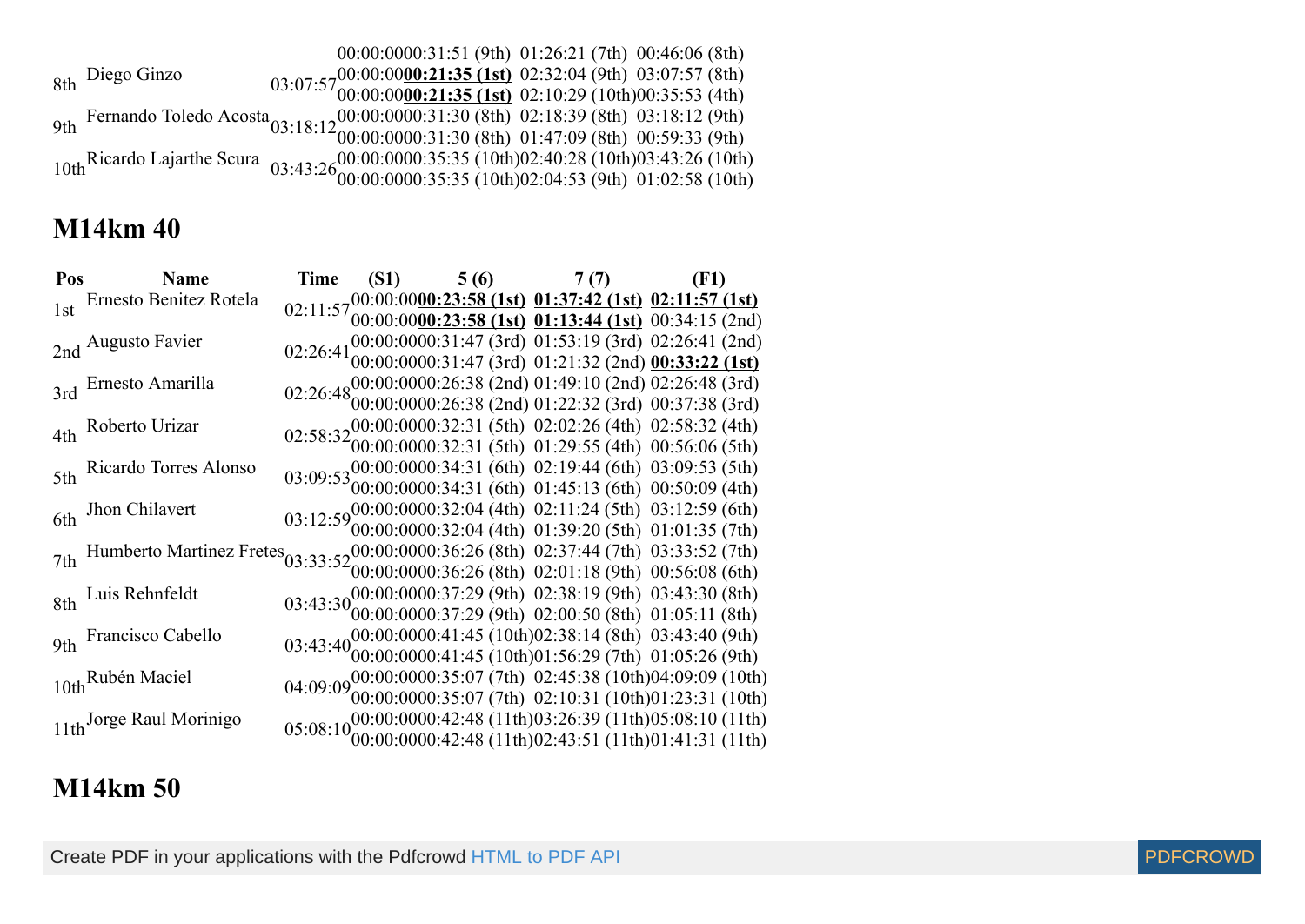| Pos Name                                                                                                                                                               | <b>Time</b> |  | (S1) $5(6)$ 7(7) (F1) |                                                                                                                                                                                                                                                                                                                    |
|------------------------------------------------------------------------------------------------------------------------------------------------------------------------|-------------|--|-----------------------|--------------------------------------------------------------------------------------------------------------------------------------------------------------------------------------------------------------------------------------------------------------------------------------------------------------------|
| 1st Walker Candia                                                                                                                                                      |             |  |                       | 02:09:21 <sup>00:00:00</sup> 00:22:31 (1st) 01:34:18 (1st) 02:09:21 (1st)<br>02:09:21 <sup>00:00:00</sup> 00:22:31 (1st) 01:11:47 (1st) 00:35:03 (1st)                                                                                                                                                             |
|                                                                                                                                                                        |             |  |                       |                                                                                                                                                                                                                                                                                                                    |
| $2nd$ Jaime Eguez                                                                                                                                                      |             |  |                       | $02:27:13\substack{00:00:0000:27:04\ (2nd)01:49:08\ (2nd)02:27:13\ (2nd)\\00:00:0000:27:04\ (2nd)01:22:04\ (2nd)00:38:05\ (2nd)$                                                                                                                                                                                   |
|                                                                                                                                                                        |             |  |                       |                                                                                                                                                                                                                                                                                                                    |
| 3rd Sergio Leonardo Galarza 02:30:34 00:00:0000:28:23 (4th) 01:51:10 (3rd) 02:30:34 (3rd) 3rd 3rd) 03:30:34 (3rd) 00:00:0000:28:23 (4th) 01:22:47 (3rd) 00:39:24 (3rd) |             |  |                       |                                                                                                                                                                                                                                                                                                                    |
|                                                                                                                                                                        |             |  |                       |                                                                                                                                                                                                                                                                                                                    |
| 4th Eber Rabugetti                                                                                                                                                     |             |  |                       | 02:34:19 00:00:00000:28:05 (3rd) 01:53:44 (4th) 02:34:19 (4th) 02:34:19 00:00:0000:28:05 (3rd) 01:25:39 (4th) 00:40:35 (4th)                                                                                                                                                                                       |
|                                                                                                                                                                        |             |  |                       |                                                                                                                                                                                                                                                                                                                    |
| 5th Fernando Ruiz Ibarra                                                                                                                                               |             |  |                       | $03:10:10\substack{00:00:0000:30:09\\00:00:0000:30:09} \text{ (5th) } 02:17:16 \text{ (5th) } 03:10:10 \text{ (5th) } \\ 03:2:54 \text{ (5th) } 00:52:54 \text{ (5th) } 03:10:10 \text{ (5th) } 03:10:10 \text{ (5th) } 03:10:10 \text{ (5th) } 03:10:10 \text{ (5th) } 03:10:10 \text{ (5th) } 03:10:10 \text{ ($ |
|                                                                                                                                                                        |             |  |                       |                                                                                                                                                                                                                                                                                                                    |
| 6th Enrique Luraghi Barrios 04:15:00000:0000000:44:49 (6th) 03:07:54 (6th) 04:15:00 (6th) 04:15:00 (6th) 04:15:00 (6th) 02:23:05 (6th) 01:07:06 (6th)                  |             |  |                       |                                                                                                                                                                                                                                                                                                                    |
|                                                                                                                                                                        |             |  |                       |                                                                                                                                                                                                                                                                                                                    |
| 7th Ruben Arrechea                                                                                                                                                     |             |  |                       | 04:29:12 $00:00:0000:47:48$ (7th) 03:18:28 (7th) 04:29:12 (7th) 04:29:12 (7th) 04:29:12 (7th) 01:10:44 (7th)                                                                                                                                                                                                       |
|                                                                                                                                                                        |             |  |                       |                                                                                                                                                                                                                                                                                                                    |

| Pos               | <b>Name</b> |  |  | Time $(S1)$ 5 (6) 7 (7) (F1)                                                                                                                                      |
|-------------------|-------------|--|--|-------------------------------------------------------------------------------------------------------------------------------------------------------------------|
| 1st Julian Arteta |             |  |  | $02:28:4300:00:00000:27:00 (1st) 01:49:03 (1st) 02:28:43 (1st)$<br>$02:28:4300:00:0000:27:00 (1st) 01:22:03 (1st) 00:39:40 (1st)$                                 |
|                   |             |  |  |                                                                                                                                                                   |
| $2nd$ Juan Acosta |             |  |  | 03:16:51 00:00:0000:33:41 (2nd)02:20:41 (2nd)03:16:51 (2nd)<br>03:16:51 00:00:0000:33:41 (2nd)01:47:00 (2nd)00:56:10 (3rd)                                        |
|                   |             |  |  |                                                                                                                                                                   |
|                   |             |  |  | 3rd Luis Eduardo Fariña 03:23:19 (00:00:0000:35:19 (3rd) 02:38:58 (3rd) 03:23:19 (3rd) 03:23:19 (3rd) 03:23:19 (3rd) 03:23:19 (3rd) 03:23:19 (3rd) 05:44:21 (2nd) |
|                   |             |  |  |                                                                                                                                                                   |

### **M40km 18**

| <b>Pos</b> | <b>Name</b>                                                                                                                                                                                                                    | Time (S1) | 2(2) | $3(3)$ $7(7)$ |                                                                                                                                                                                                                                                                                                                    |
|------------|--------------------------------------------------------------------------------------------------------------------------------------------------------------------------------------------------------------------------------|-----------|------|---------------|--------------------------------------------------------------------------------------------------------------------------------------------------------------------------------------------------------------------------------------------------------------------------------------------------------------------|
|            | 1st Agustin Lopez Villalba                                                                                                                                                                                                     |           |      |               | $05:28:32\frac{00:00:0001:22:41 \text{ (1st) } 03:01:32 \text{ (1st) } 03:41:42 \text{ (1st) } 04:56:51 \text{ (1st) } 05:28:32 \text{ (1st) } 03:01:22:41 \text{ (1st) } 01:38:51 \text{ (1st) } 00:40:10 \text{ (1st) } 01:15:09 \text{ (1st) } 00:31:41 \text{ (1st) } 01:15:09 \text{ (1st) } 00:31:41 \text{$ |
|            |                                                                                                                                                                                                                                |           |      |               |                                                                                                                                                                                                                                                                                                                    |
|            | $_{2nd}$ Jose Luis Pereira                                                                                                                                                                                                     |           |      |               |                                                                                                                                                                                                                                                                                                                    |
|            |                                                                                                                                                                                                                                |           |      |               | $08:34:3700:0001001:51:12 (3rd) 04:15:56 (2nd) 05:25:36 (2nd) 07:48:22 (2nd) 08:34:37 (2nd) 08:34:37 (2nd) 09:40 (2nd) 02:22:46 (2nd) 00:46:15 (2nd) 09:40 (2nd) 01:09:40 (2nd) 02:22:46 (2nd) 00:46:15 (2nd) 09:40 (2nd) 01:09:40 (2nd) 01:09:40 (2nd) 01:09$                                                     |
|            |                                                                                                                                                                                                                                |           |      |               |                                                                                                                                                                                                                                                                                                                    |
|            | 3rd Pedro Humberto Martinez Coronel 09:02:22 00:00:0001:38:26 (2nd)04:17:35 (3rd) 05:36:46 (3rd) 08:13:25 (3rd) 09:02:22 (3rd) 3rd Pedro Humberto Martinez Coronel 09:02:22 00:00:0001:38:26 (2nd)02:39:09 (3rd) 01:19:11 (3rd |           |      |               |                                                                                                                                                                                                                                                                                                                    |

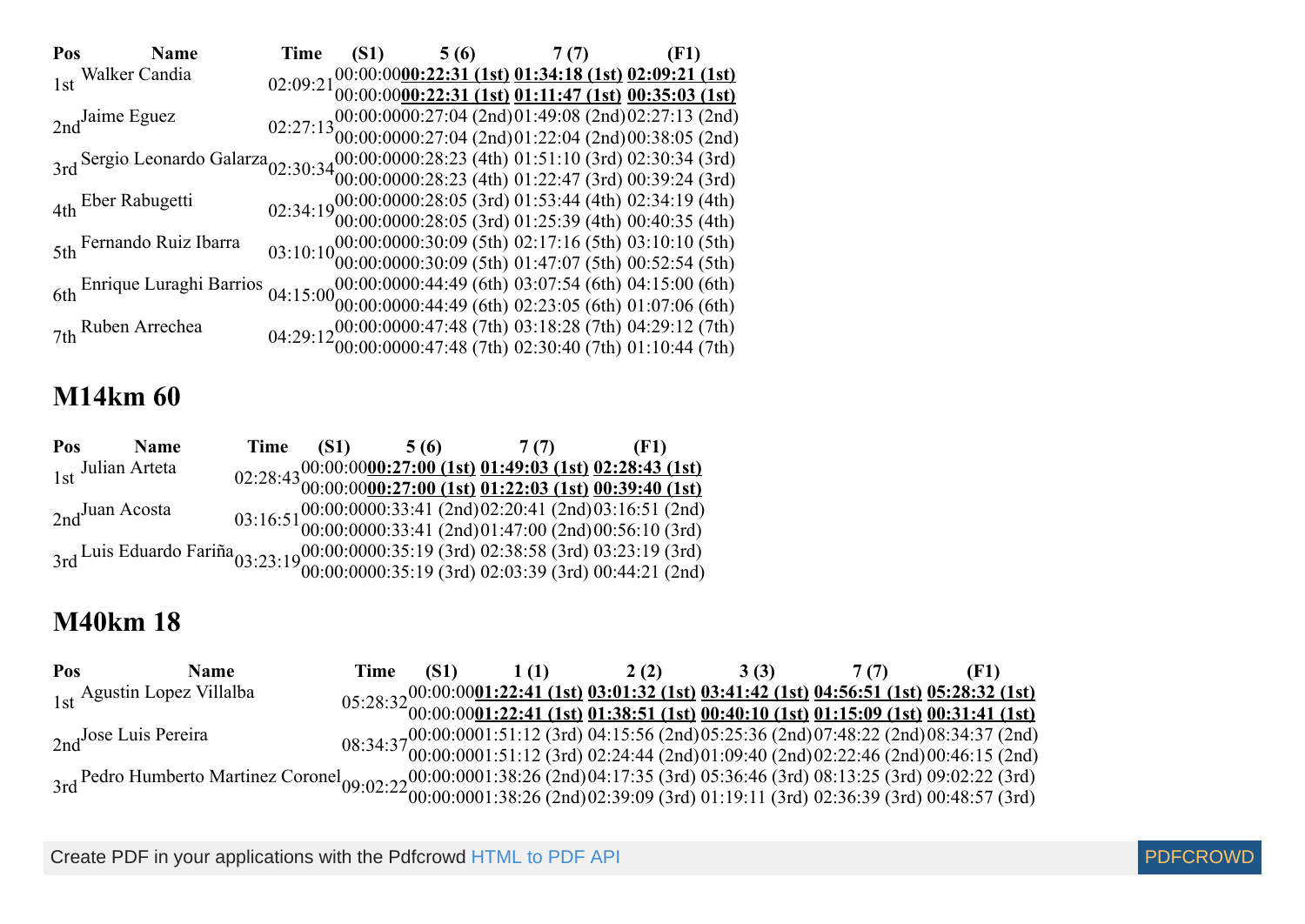### **M40km 30**

| Pos | <b>Name</b>                                                                                                                                     | Time |  |  | (S1) $1(1)$ $2(2)$ $3(3)$ $7(7)$                                                                                                                                                                                 | (F1)                                                                                                                                                                                                                                               |
|-----|-------------------------------------------------------------------------------------------------------------------------------------------------|------|--|--|------------------------------------------------------------------------------------------------------------------------------------------------------------------------------------------------------------------|----------------------------------------------------------------------------------------------------------------------------------------------------------------------------------------------------------------------------------------------------|
|     | 1st Iván Doutreleau                                                                                                                             |      |  |  |                                                                                                                                                                                                                  | 06:46:41 <sup>00:00:0001:30:04</sup> (2nd) 03:34:35 (1st) 04:31:46 (1st) 06:11:51 (1st) 06:46:41 (1st)<br>06:46:41 00:00:0001:30:04 (2nd) 02:04:31 (1st) 00:57:11 (1st) 01:40:05 (1st) 00:34:50 (2nd)                                              |
|     |                                                                                                                                                 |      |  |  |                                                                                                                                                                                                                  |                                                                                                                                                                                                                                                    |
|     | 2nd Jose Maria Ayala Estigarribia                                                                                                               |      |  |  |                                                                                                                                                                                                                  | $07:16:14\frac{00:00:0001:27:07(1st)}{00:00:0001:27:07(1st)}$ $03:35:09$ (2nd) $04:35:01$ (2nd) $06:25:52$ (2nd) $07:16:14$ (2nd) $00:00:0001:27:07$ (1st) $02:08:02$ (2nd) $00:59:52$ (2nd) $01:50:51$ (3rd) $00:50:22$ (6th)                     |
|     |                                                                                                                                                 |      |  |  |                                                                                                                                                                                                                  |                                                                                                                                                                                                                                                    |
|     | 3rd Marcelo Recalde                                                                                                                             |      |  |  | $07:38:00000000001:51:01$ (5th) $04:15:41$ (4th) $05:19:33$ (4th) $07:03:40$ (3rd) $07:38:00$ (3rd) $00:000001:51:01$ (5th) $02:24:40$ (5th) $01:03:52$ (3rd) $01:44:07$ (2nd) $00:34:20$ (1st)                  |                                                                                                                                                                                                                                                    |
|     |                                                                                                                                                 |      |  |  |                                                                                                                                                                                                                  |                                                                                                                                                                                                                                                    |
|     | 4th Antonio Tang                                                                                                                                |      |  |  | $08:38:0400:00:0001:49:01 (4th) 04:10:49 (3rd) 05:19:19 (3rd) 07:58:43 (5th) 08:38:04 (4th) 08:38:04 (6th) 08:09 (6th) 09:00001:49:01 (4th) 02:21:48 (3rd) 01:08:30 (4th) 02:39:24 (8th) 00:39:21 (3rd)$         |                                                                                                                                                                                                                                                    |
|     |                                                                                                                                                 |      |  |  |                                                                                                                                                                                                                  |                                                                                                                                                                                                                                                    |
|     | 5th Kike Velazquez                                                                                                                              |      |  |  | $08:42:2700:00:0001:52:45$ (6th) $04:16:28$ (5th) $05:40:11$ (6th) $07:49:06$ (4th) $08:42:27$ (5th) $08:42:27$ (5th) $00:00001:52:45$ (6th) $02:23:43$ (4th) $01:23:43$ (7th) $02:08:55$ (4th) $00:53:21$ (8th) |                                                                                                                                                                                                                                                    |
|     |                                                                                                                                                 |      |  |  |                                                                                                                                                                                                                  |                                                                                                                                                                                                                                                    |
|     | 6th Diego Bittar Torres                                                                                                                         |      |  |  | 09:02:21 00:00:0001:42:57 (3rd) 04:17:36 (6th) 05:36:42 (5th) 08:13:15 (6th) 09:02:21 (6th)                                                                                                                      |                                                                                                                                                                                                                                                    |
|     |                                                                                                                                                 |      |  |  | 00:00:0001:42:57 (3rd) 02:34:39 (6th) 01:19:06 (6th) 02:36:33 (6th) 00:49:06 (5th)                                                                                                                               |                                                                                                                                                                                                                                                    |
|     | 7th Oscar David Centurión Arzamendia 09:07:16 00:00:0001:57:45 (7th) 04:38:22 (7th) 05:56:58 (7th) 08:16:36 (7th) 09:07:16 (7th) 09:07:16 (7th) |      |  |  |                                                                                                                                                                                                                  |                                                                                                                                                                                                                                                    |
|     |                                                                                                                                                 |      |  |  | $0.0000001:57:45$ (7th) 02:40:37 (7th) 01:18:36 (5th) 02:19:38 (5th) 00:50:40 (7th)                                                                                                                              |                                                                                                                                                                                                                                                    |
|     | 8th Guillermo Yegros Piris                                                                                                                      |      |  |  | 09:55:49 00:00:0002:10:04 (10th)05:09:00 (9th) 06:33:02 (8th) 09:12:05 (8th) 09:55:49 (8th) 09:55:49 (00:00:0002:10:04 (10th)02:58:56 (8th) 01:24:02 (8th) 02:39:03 (7th) 00:43:44 (4th)                         |                                                                                                                                                                                                                                                    |
|     |                                                                                                                                                 |      |  |  |                                                                                                                                                                                                                  |                                                                                                                                                                                                                                                    |
|     | 9th Rafael Gonzalo Barragan                                                                                                                     |      |  |  |                                                                                                                                                                                                                  | $10:26:32\frac{00:00:0002:00:28}{00:00:0002:00:28}$ (8th) $05:03:17$ (8th) $06:47:36$ (10th)09:30:12 (9th) 10:26:32 (9th) 10:26:32 (9th) 03:02:49 (9th) 01:44:19 (11th)02:42:36 (9th) 00:56:20 (9th)                                               |
|     |                                                                                                                                                 |      |  |  |                                                                                                                                                                                                                  |                                                                                                                                                                                                                                                    |
|     | 10th Joel David Amarilla Riveros                                                                                                                |      |  |  |                                                                                                                                                                                                                  | 10:28:38 00:00:0002:04:04 (9th) 05:20:23 (10th)06:46:28 (9th) 09:30:14 (10th)10:28:38 (10th)<br>10:28:38 00:00:0002:04:04 (9th) 03:16:19 (10th)01:26:05 (9th) 02:43:46 (10th)00:58:24 (10th)                                                       |
|     |                                                                                                                                                 |      |  |  |                                                                                                                                                                                                                  |                                                                                                                                                                                                                                                    |
|     | 11th Victor Galeano                                                                                                                             |      |  |  |                                                                                                                                                                                                                  | $12:02:35\substack{00:00:0002:10:16\\00:00:002:10:16(11th)03:32:40(11th)01:49:25(12th)03:14:43(12th)01:15:31(11th)11:02:03:14:43(12th)01:15:31(11th)11:03:32:40(11th)01:49:25(12th)03:14:43(12th)01:15:31(11th)11:03:32:40(11th)01:49:25(12th)03:$ |
|     |                                                                                                                                                 |      |  |  |                                                                                                                                                                                                                  |                                                                                                                                                                                                                                                    |
|     | 12th Sixto Benegas                                                                                                                              |      |  |  |                                                                                                                                                                                                                  | 12:44:18 00:00:0002:33:27 (12th)06:25:45 (12th)08:04:53 (12th)11:15:16 (12th)12:44:18 (12th)<br>12:44:18 00:00:0002:33:27 (12th)03:52:18 (12th)01:39:08 (10th)03:10:23 (11th)01:29:02 (12th)                                                       |
|     |                                                                                                                                                 |      |  |  |                                                                                                                                                                                                                  |                                                                                                                                                                                                                                                    |

### **M40km 40**

| Pos                     | <b>Name</b> | Time (S1) | 1(1) | 2(2) 3(3) 7(7) |                                                                                                                                                                                                                                                                       |
|-------------------------|-------------|-----------|------|----------------|-----------------------------------------------------------------------------------------------------------------------------------------------------------------------------------------------------------------------------------------------------------------------|
| $1st$ Elio Saurini      |             |           |      |                | $07:43:04\begin{array}{l}00:00:0001:33:46 \text{ (1st)} \text{ 03:51:00 (1st)} \text{ 04:55:39 (1st)} \text{ 07:01:20 (1st)} \text{ 07:43:04 (1st)} \\ 00:00:0001:33:46 \text{ (1st)} \text{ 02:17:14 (2nd) 01:04:39 (2nd) 02:05:41 (1st) 00:41:44 (3rd) \end{array}$ |
|                         |             |           |      |                |                                                                                                                                                                                                                                                                       |
| $_{2nd}$ Ralphie Zotti  |             |           |      |                | 08:04:44 00:00:0001:50:32 (3rd) 04:15:47 (3rd) 05:17:27 (2nd) 07:29:40 (2nd) 08:04:44 (2nd) 08:04:44 (2nd) 08:04:44 (2nd) 03:04:44 (2nd) 09:00:0001:50:32 (3rd) 02:25:15 (3rd) 01:01:40 (1st) 02:12:13 (3rd) 00:35:04 (1st)                                           |
|                         |             |           |      |                |                                                                                                                                                                                                                                                                       |
| 3rd Victor Hugo Salomón |             |           |      |                | 08:21:0300:00:0001:50:13 (2nd) 04:15:57 (4th) 05:26:08 (4th) 07:40:05 (4th) 08:21:03 (3rd)                                                                                                                                                                            |
|                         |             |           |      |                |                                                                                                                                                                                                                                                                       |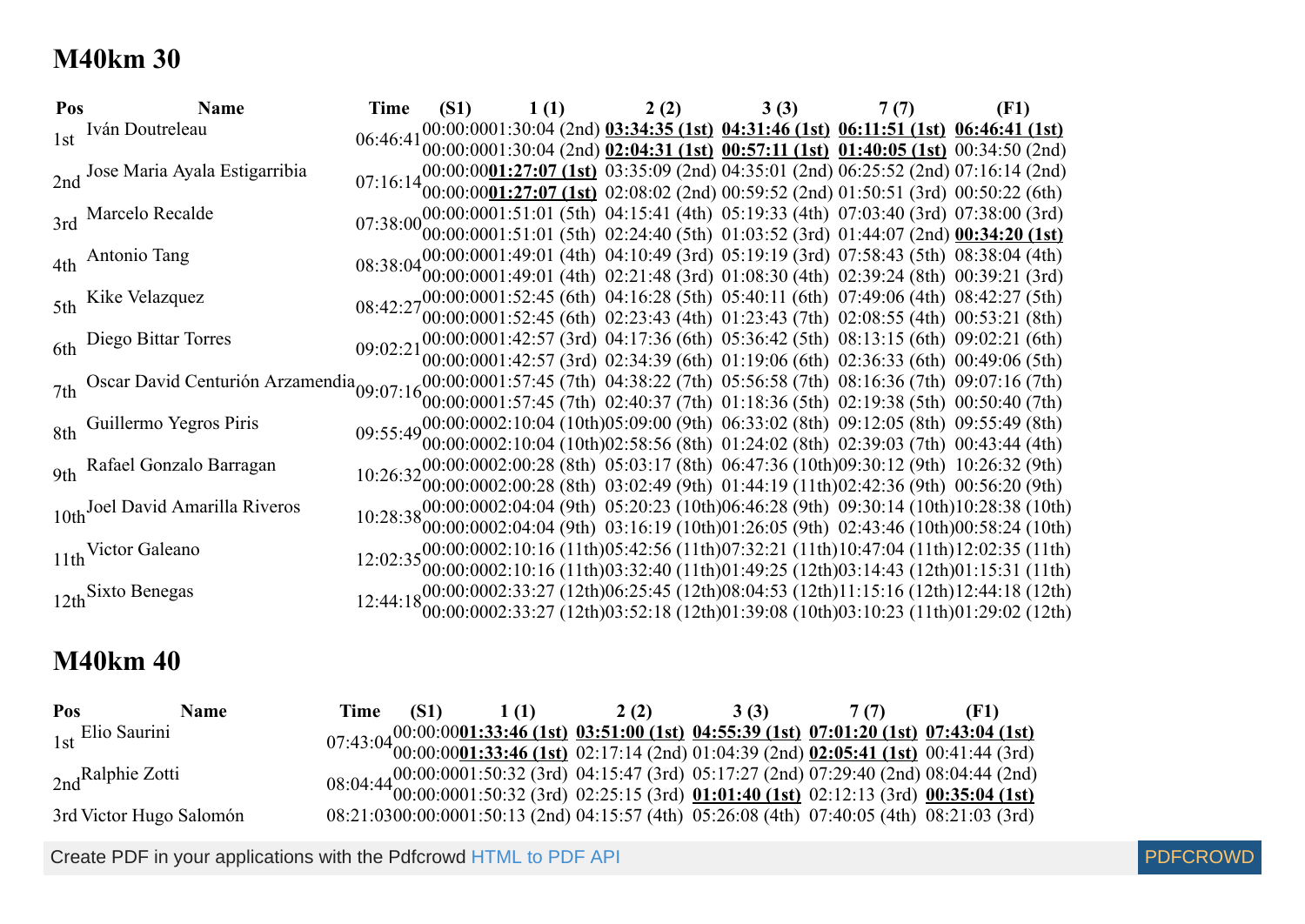|                                                                                                                                                                                                                               |  |  |                                                                                   |  |  | 00:00:0001:50:13 (2nd) 02:25:44 (4th) 01:10:11 (3rd) 02:13:57 (4th) 00:40:58 (2nd)                                                                                                                   |  |
|-------------------------------------------------------------------------------------------------------------------------------------------------------------------------------------------------------------------------------|--|--|-----------------------------------------------------------------------------------|--|--|------------------------------------------------------------------------------------------------------------------------------------------------------------------------------------------------------|--|
| 4th Javier Melgarejo                                                                                                                                                                                                          |  |  |                                                                                   |  |  |                                                                                                                                                                                                      |  |
|                                                                                                                                                                                                                               |  |  |                                                                                   |  |  | 09:07:18 00:00:0001:55:49 (6th) 04:37:38 (5th) 05:55:09 (5th) 08:13:49 (5th) 09:07:18 (4th) 09:07:18 (4th) 09:07:18 (6th) 02:41:49 (5th) 01:17:31 (7th) 02:18:40 (5th) 00:53:29 (5th)                |  |
| 5th Oscar Cano                                                                                                                                                                                                                |  |  |                                                                                   |  |  | $09:25:0600:0002:01:18 (8th) 04:51:50 (6th) 06:05:49 (6th) 08:26:00 (6th) 09:25:06 (5th) 09:25:06 (6th) 00:0002:01:18 (8th) 02:50:32 (6th) 01:13:59 (6th) 02:20:11 (6th) 00:59:06 (6th)$             |  |
|                                                                                                                                                                                                                               |  |  |                                                                                   |  |  |                                                                                                                                                                                                      |  |
| 6th Marcos Rolon                                                                                                                                                                                                              |  |  |                                                                                   |  |  |                                                                                                                                                                                                      |  |
|                                                                                                                                                                                                                               |  |  |                                                                                   |  |  | 09:33:29 00:00:0001:55:20 (5th) 04:54:12 (7th) 06:11:47 (8th) 08:42:28 (8th) 09:33:29 (6th) 09:33:29 (6th) 02:58:52 (8th) 01:17:35 (8th) 02:30:41 (8th) 00:51:01 (4th)                               |  |
| 7th Adolfo Federico Escobar Damus 09:35:52 00:00:0002:04:12 (9th) 04:55:01 (8th) 06:08:44 (7th) 08:35:18 (7th) 09:35:52 (7th) 7th Adolfo Federico Escobar Damus 09:35:52 00:00:0002:04:12 (9th) 04:55:01 (8th) 06:08:44 (7th) |  |  |                                                                                   |  |  |                                                                                                                                                                                                      |  |
|                                                                                                                                                                                                                               |  |  |                                                                                   |  |  |                                                                                                                                                                                                      |  |
| 8th César Bergottini                                                                                                                                                                                                          |  |  |                                                                                   |  |  |                                                                                                                                                                                                      |  |
|                                                                                                                                                                                                                               |  |  |                                                                                   |  |  | $10:28:10^{00:00:0001:59:58}$ (7th) $04:59:23$ (9th) $06:18:59$ (9th) $09:24:46$ (9th) $10:28:10$ (8th) $00:00:0001:59:58$ (7th) $02:59:25$ (9th) $01:19:36$ (9th) $03:05:47$ (9th) $01:03:24$ (8th) |  |
| 9th Nelson Barreto                                                                                                                                                                                                            |  |  |                                                                                   |  |  |                                                                                                                                                                                                      |  |
|                                                                                                                                                                                                                               |  |  |                                                                                   |  |  | 12:44:21 00:00:0002:32:50 (10th)06:24:53 (10th)08:04:50 (10th)11:15:12 (10th)12:44:21 (9th)<br>12:44:21 00:00:0002:32:50 (10th)03:52:03 (10th)01:39:57 (10th)03:10:22 (10th)01:29:09 (9th)           |  |
| dnf Hector Cabral                                                                                                                                                                                                             |  |  | 00:00:0001:50:40 (4th) 04:06:35 (2nd) 05:20:19 (3rd) 07:31:55 (3rd)               |  |  |                                                                                                                                                                                                      |  |
|                                                                                                                                                                                                                               |  |  | $00:00:0001:50:40$ (4th) $02:15:55$ (1st) $01:13:44$ (5th) $02:11:36$ (2nd) ----- |  |  |                                                                                                                                                                                                      |  |

### **M40km 50**

| Pos | <b>Name</b>                                                                                                                                                                                                                                           | Time | (S1) | 1(1) | 2(2)                                                                                                                                                                                                    | 3(3) | $\mathcal{U}(T)$ |  |
|-----|-------------------------------------------------------------------------------------------------------------------------------------------------------------------------------------------------------------------------------------------------------|------|------|------|---------------------------------------------------------------------------------------------------------------------------------------------------------------------------------------------------------|------|------------------|--|
|     | 1st José Luis Bergottini                                                                                                                                                                                                                              |      |      |      | 07:22:43 <sup>00:00:00</sup> 01:33:46 (1st) 03:39:59 (1st) 04:38:43 (1st) 06:37:18 (1st) 07:22:43 (1st)<br>07:22:43 00:00:00001:33:46 (1st) 02:06:13 (1st) 00:58:44 (1st) 01:58:35 (1st) 00:45:25 (1st) |      |                  |  |
|     |                                                                                                                                                                                                                                                       |      |      |      |                                                                                                                                                                                                         |      |                  |  |
|     | 2nd <sup>José</sup> Antonio Montorfano 12:02:42 00:00:0002:02:51 (2nd)05:49:01 (3rd) 07:35:38 (3rd) 10:47:06 (2nd)12:02:42 (2nd)<br>2nd <sup>José</sup> Antonio Montorfano 12:02:42 00:00:0002:02:51 (2nd)03:46:10 (3rd) 01:46:37 (3rd) 03:11:28 (2nd |      |      |      |                                                                                                                                                                                                         |      |                  |  |
|     |                                                                                                                                                                                                                                                       |      |      |      |                                                                                                                                                                                                         |      |                  |  |
|     | 3rd Oscar Mongelos                                                                                                                                                                                                                                    |      |      |      |                                                                                                                                                                                                         |      |                  |  |
|     |                                                                                                                                                                                                                                                       |      |      |      | 12:18:32 00:00:0002:12:24 (3rd) 05:34:19 (2nd)06:53:05 (2nd)11:15:04 (3rd) 12:18:32 (3rd)<br>12:18:32 00:00:0002:12:24 (3rd) 03:21:55 (2nd)01:18:46 (2nd)04:21:59 (3rd) 01:03:28 (2nd)                  |      |                  |  |

### **M40km 60**

| Pos | Name            | Time        | <b>(S1)</b> | 1(1)        | 2(2)                                                                                                                                                                                                                                                                | 3(3) | 7 <sub>(7)</sub> |      | (F1) |       |      |                 |
|-----|-----------------|-------------|-------------|-------------|---------------------------------------------------------------------------------------------------------------------------------------------------------------------------------------------------------------------------------------------------------------------|------|------------------|------|------|-------|------|-----------------|
|     |                 |             |             |             | 1st Julio C. Salomón <sub>08:46:35</sub> 00:00:00 <u>01:50:55 (1st) 04:30:41 (1st) 05:46:40 (1st) 08:00:02 (1st) 08:46:35 (1st)</u><br>1st Julio C. Salomón <sub>08:46</sub> :35 00:00:00 <u>01:50:55 (1st) 02:39:46 (1st) 01:15:59 (1st) 02:13:22 (1st) 00:46:</u> |      |                  |      |      |       |      |                 |
|     | <b>M90km 20</b> |             |             |             |                                                                                                                                                                                                                                                                     |      |                  |      |      |       |      |                 |
| Pos |                 | <b>Name</b> | Time        | <b>(S1)</b> | 1(1)                                                                                                                                                                                                                                                                | 2(2) | 3(3)             | 4(4) | 5(5) | 6 (6) | 7(7) | (F1)            |
|     |                 |             |             |             | Create PDF in your applications with the Pdfcrowd HTML to PDF API                                                                                                                                                                                                   |      |                  |      |      |       |      | <b>PDFCROWD</b> |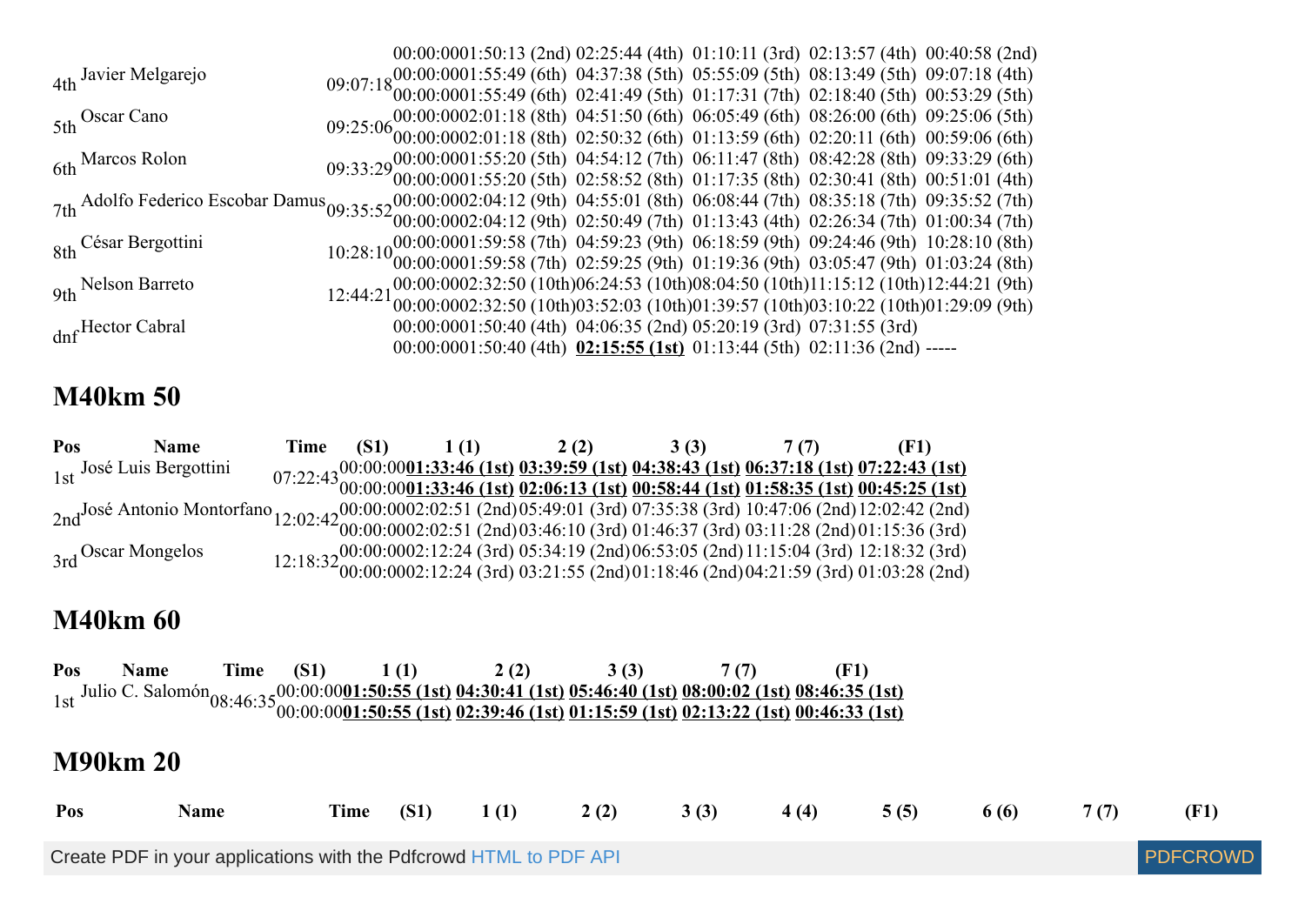|                 | 1st Jorge Andrés Aquino Grance 14:46:1500:00:0001:26:29 |                                                                          | 03:20:44          | 04:07:20          | 06:41:03          | 10:22:07          | 12:42:14          | 14:11:38          | 14:46:15          |
|-----------------|---------------------------------------------------------|--------------------------------------------------------------------------|-------------------|-------------------|-------------------|-------------------|-------------------|-------------------|-------------------|
|                 |                                                         | 00:00:00(2nd)                                                            | (2nd)             | (2nd)             | (2nd)             | (2nd)             | (2nd)             | (2nd)             | (1st)             |
|                 |                                                         | 01:26:29                                                                 | 01:54:15          | 00:46:36          | 02:33:43          | 03:41:04          | 02:20:07          | 01:29:24          | 00:34:37          |
|                 |                                                         | (2nd)                                                                    | (2nd)             | (2nd)             | (7th)             | (2nd)             | (2nd)             | (1st)             | (1st)             |
|                 |                                                         | 01:23:38                                                                 | 03:04:48          | 03:50:47          | 06:40:49          | 09:35:05          | <u>11:51:51</u>   | 13:51:53          | 14:51:59          |
|                 | 2nd Cristian Ariel Aranda Ayala                         | 14:51:59 $^{00:00:00}$ $\overline{1st}$                                  | (1st)             | (1st)             | (1st)             | (1st)             | (1st)             | (1st)             | (2nd)             |
|                 |                                                         | 00:00:0001:23:38                                                         | 01:41:10          | 00:45:59          | 02:50:02          | 02:54:16          | 02:16:46          | 02:00:02          | 01:00:06          |
|                 |                                                         | (1st)                                                                    | (1st)             | (1st)             | (9th)             | (1st)             | (1st)             | (4th)             | (3rd)             |
|                 |                                                         | 01:52:23                                                                 | 04:50:48          | 06:07:51          | 08:30:16          | 12:35:18          | 15:11:23          | 16:47:34          | 17:34:46          |
|                 | 3rd Hermes González                                     | 17:34:46 $^{00:00:00(6th)}_{00:00:0001:52:23}$                           | (7th)             | (7th)             | (7th)             | (5th)             | (4th)             | (3rd)             | (3rd)             |
|                 |                                                         |                                                                          | 02:58:25          | 01:17:03          | 02:22:25          | 04:05:02          | 02:36:05          | 01:36:11          | 00:47:12          |
|                 |                                                         | (6th)                                                                    | (9th)             | (9th)             | (2nd)             | (4th)             | (3rd)             | (2nd)             | (2nd)             |
|                 |                                                         | 01:49:04                                                                 | 04:45:11          | 05:53:36          | 08:13:28          | 12:08:59          | 15:15:52          | 17:01:23          | 18:06:46          |
| 4th             | Alexander Bobadilla                                     | $18:06:46_{00}^{00}:00:00(4th)$                                          | (6th)             | (6th)             | (4th)             | (4th)             | (5th)             | (4th)             | (4th)             |
|                 |                                                         | 00:00:0001:49:04                                                         | 02:56:07          | 01:08:25          | 02:19:52          | 03:55:31          | 03:06:53          | 01:45:31          | 01:05:23          |
|                 |                                                         | (4th)                                                                    | (6th)             | (4th)             | (1st)             | (3rd)             | (5th)             | (3rd)             | (5th)             |
|                 |                                                         | 01:49:47                                                                 | 04:03:11          | 05:05:56          | 07:38:13          | 11:59:08          | 15:05:23          | 17:21:24          | 18:24:46          |
| 5th             | Federico Martínez                                       | $18:24:46\begin{array}{l} 00:00:00(5th) \\ 00:00:0001:49:47 \end{array}$ | (3rd)             | (3rd)             | (3rd)             | (3rd)             | (3rd)             | (5th)             | (5th)             |
|                 |                                                         |                                                                          | 02:13:24          | 01:02:45          | 02:32:17          | 04:20:55          | 03:06:15          | 02:16:01          | 01:03:22          |
|                 |                                                         | (5th)                                                                    | (3rd)             | (3rd)             | (6th)             | (5th)             | (4th)             | (5th)             | (4th)             |
|                 |                                                         | 01:59:48                                                                 | 04:35:31          | 05:49:38          | 08:15:40          | 12:41:43          | 16:37:04          | 19:09:08          | 20:19:58          |
|                 | 6th Pedro Alexis Espinola Torres                        | $20:19:58^{00:00:00(9th)}$<br>00:00:0001:59:48                           | (5th)<br>02:35:43 | (5th)<br>01:14:07 | (5th)<br>02:26:02 | (6th)<br>04:26:03 | (6th)             | (6th)<br>02:32:04 | (6th)             |
|                 |                                                         |                                                                          |                   |                   |                   |                   | 03:55:21          |                   | 01:10:50          |
|                 |                                                         | (9th)<br>01:52:29                                                        | (5th)<br>04:53:03 | (5th)<br>06:08:17 | (3rd)             | (6th)             | (8th)             | (9th)             | (8th)<br>20:38:38 |
|                 | <b>Brian Pasmor</b>                                     |                                                                          | (9th)             | (9th)             | 08:38:57          | 13:28:57          | 17:13:52<br>(8th) | 19:32:03          | (7th)             |
| 7 <sub>th</sub> |                                                         | $20:38:38^{00:00:00(7th)}$<br>00:00:0001:52:29                           | 03:00:34          | 01:15:14          | (9th)<br>02:30:40 | (8th)<br>04:50:00 | 03:44:55          | (7th)<br>02:18:11 | 01:06:35          |
|                 |                                                         | (7th)                                                                    | (10th)            | (7th)             | (4th)             | (7th)             | (6th)             | (6th)             | (6th)             |
|                 |                                                         | 01:49:02                                                                 | 04:24:28          | 05:39:33          | 08:20:13          | 13:17:06          | 17:13:46          | 19:32:21          | 20:39:11          |
|                 | Andrés Ignacio Espínola                                 | 00:00:00(3rd)                                                            | (4th)             | (4th)             | (6th)             | (7th)             | (7th)             | (8th)             | (8th)             |
|                 | 8th Chaparro                                            | 20:39:11<br>00:00:0001:49:02                                             | 02:35:26          | 01:15:05          | 02:40:40          | 04:56:53          | 03:56:40          | 02:18:35          | 01:06:50          |
|                 |                                                         | (3rd)                                                                    | (4th)             | (6th)             | (8th)             | (8th)             | (9th)             | (7th)             | (7th)             |
|                 |                                                         | 01:55:44                                                                 | 04:52:25          | 06:08:06          | 08:38:51          | 14:05:55          | 18:10:17          | 20:39:54          | 21:58:31          |
|                 | Jorge Andres Estigarribia                               | 00:00:00(8th)                                                            | (8th)             | (8th)             | (8th)             | (9th)             | (9th)             | (9th)             | (9th)             |
|                 | 9th Gimenez                                             | 21:58:31<br>00:00:0001:55:44                                             | 02:56:41          | 01:15:41          | 02:30:45          | 05:27:04          | 04:04:22          | 02:29:37          | 01:18:37          |
|                 |                                                         | (8th)                                                                    | (7th)             | (8th)             | (5th)             | (9th)             | (10th)            | (8th)             | (10th)            |
|                 | 10thCarlos Servin                                       | 24:12:3600:00:0002:10:57                                                 | 05:08:56          | 06:34:57          | 09:57:18          | 16:01:57          | 19:55:21          | 22:56:38          | 24:12:36          |
|                 |                                                         |                                                                          |                   |                   |                   |                   |                   |                   |                   |

Create PDF in your applications with the Pdfcrowd [HTML to PDF API](https://pdfcrowd.com/doc/api/?ref=pdf) [PDFCROWD](https://pdfcrowd.com/?ref=pdf) Create PDF API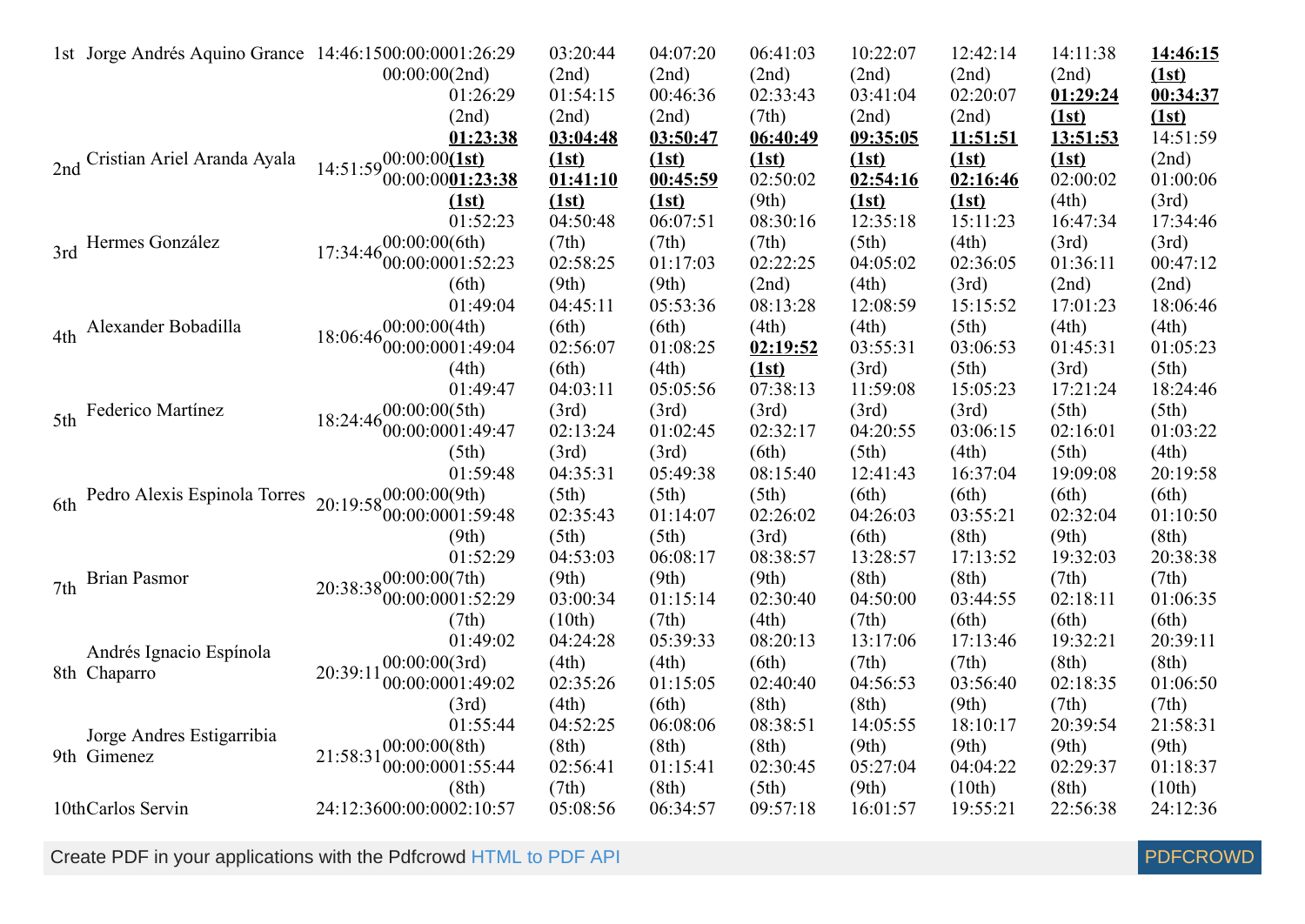|     | 11th Victor Max Vouga                             | 28:22:04                               | 00:00:00(10th)<br>00:00:00(11th)    | 02:10:57<br>(10th)<br>02:18:46<br>00:00:0002:18:46<br>(11th) | (10th)<br>02:57:59<br>(8th)<br>05:46:31<br>(11th)<br>03:27:45<br>(11th) | (10th)<br>01:26:01<br>(10th)<br>07:20:43<br>(11th)<br>01:34:12<br>(11th) | (10th)<br>03:22:21<br>(10th)<br>10:58:29<br>(11th)<br>03:37:46<br>(11th) | (10th)<br>06:04:39<br>(10th)<br>18:37:59<br>(11th)<br>07:39:30<br>(11th) | (10th)<br>03:53:24<br>(7th)<br>23:51:14<br>(11th)<br>05:13:15<br>(11th) | (10th)<br>03:01:17<br>(10th)<br>26:56:03<br>(11th)<br>03:04:49<br>(11th) | (10th)<br>01:15:58<br>(9th)<br>28:22:04<br>(11th)<br>01:26:01<br>(11th) |
|-----|---------------------------------------------------|----------------------------------------|-------------------------------------|--------------------------------------------------------------|-------------------------------------------------------------------------|--------------------------------------------------------------------------|--------------------------------------------------------------------------|--------------------------------------------------------------------------|-------------------------------------------------------------------------|--------------------------------------------------------------------------|-------------------------------------------------------------------------|
|     | <b>M90km 30</b>                                   |                                        |                                     |                                                              |                                                                         |                                                                          |                                                                          |                                                                          |                                                                         |                                                                          |                                                                         |
| Pos | <b>Name</b>                                       | <b>Time</b>                            | (S1)                                | 1(1)<br>01:23:41                                             | 2(2)<br>03:04:54                                                        | 3(3)<br>03:50:50                                                         | 4(4)<br>06:42:42                                                         | 5(5)<br>09:40:56                                                         | 6 (6)<br>11:30:40                                                       | 7(7)<br>12:44:36                                                         | (F1)<br>13:14:36                                                        |
| 1st | Joel Román Vallejos Gamarra 13:14:3600:00:00(1st) |                                        | 00:00:0001:23:41                    | (1st)                                                        | (2nd)<br>01:41:13<br>(2nd)                                              | $(1st=)$<br>00:45:56<br>(2nd)                                            | (4th)<br>02:51:52<br>(16th)                                              | (1st)<br>02:58:14<br>(1st)                                               | (1st)<br>01:49:44<br>(1st)                                              | (1st)<br>01:13:56<br>(1st)                                               | (1st)<br>00:30:00<br>(1st)                                              |
|     | 2nd Martín Rodríguez                              | $13:31:48^{00:00:00(3rd)}_{00.000(3r)$ | 00:00:0001:23:53                    | 01:23:53<br>(3rd)                                            | 03:04:51<br>(1st)<br>01:40:58<br>(1st)                                  | 03:50:50<br>$(1st=)$<br>00:45:59<br>(3rd)                                | 06:40:53<br>(3rd)<br>02:50:03<br>(15th)                                  | 09:41:48<br>(3rd)<br>03:00:55<br>(3rd)                                   | 11:33:05<br>(2nd)<br>01:51:17<br>(2nd)                                  | 12:51:36<br>(2nd)<br>01:18:31<br>(2nd)                                   | 13:31:48<br>(2nd)<br>00:40:12<br>(3rd)                                  |
| 3rd | Jorge Enciso                                      | $14:29:03\frac{00:00:00(2nd)}{2}$      | 00:00:0001:23:51                    | 01:23:51<br>(2nd)                                            | 03:05:05<br>(3rd)<br>01:41:14<br>(3rd)                                  | 03:50:55<br>(3rd)<br>00:45:50<br>(1st)                                   | 06:40:47<br>(2nd)<br>02:49:52<br>(14th)                                  | 09:40:58<br>(2nd)<br>03:00:11<br>(2nd)                                   | 12:05:06<br>(3rd)<br>02:24:08<br>(3rd)                                  | 13:37:57<br>(3rd)<br>01:32:51<br>(3rd)                                   | 14:29:03<br>(3rd)<br>00:51:06<br>(6th)                                  |
| 4th | Rolando Egusquiza                                 | $16:00:33\frac{00:00:00(7th)}{2}$      | 00:00:0001:39:44                    | 01:39:44<br>(7th)                                            | 03:44:11<br>(6th)<br>02:04:27<br>(7th)                                  | 04:43:25<br>(6th)<br>00:59:14<br>(6th)                                   | 06:54:01<br>(5th)<br>02:10:36<br>(2nd)                                   | 10:43:48<br>(5th)<br>03:49:47<br>(4th)                                   | 13:21:14<br>(4th)<br>02:37:26<br>(4th)                                  | 15:15:56<br>(4th)<br>01:54:42<br>(6th)                                   | 16:00:33<br>(4th)<br>00:44:37<br>(4th)                                  |
|     | Gustavo Alfredo Morel<br>5th Cattebeke            | $17:10:49_{00}^{00:00:00(5th)}$        | 00:00:0001:35:01                    | 01:35:01<br>(5th)<br>01:40:18                                | 03:29:32<br>(4th)<br>01:54:31<br>(4th)<br>03:44:16                      | 04:21:19<br>(4th)<br>00:51:47<br>(4th)<br>04:43:32                       | 06:27:09<br>(1st)<br>02:05:50<br>(1st)<br>06:57:52                       | 10:18:31<br>(4th)<br>03:51:22<br>(5th)<br>11:24:31                       | 13:56:30<br>(5th)<br>03:37:59<br>(8th)<br>15:04:58                      | 16:16:02<br>(5th)<br>02:19:32<br>(10th)<br>16:47:50                      | 17:10:49<br>(5th)<br>00:54:47<br>(8th)<br>17:27:46                      |
| 6th | Celso Ayala                                       | 17:27:46                               | 0.00(0.00(8th))<br>00:00:0001:40:18 | (8th)                                                        | (7th)<br>02:03:58<br>(6th)                                              | (7th)<br>00:59:16<br>(7th)                                               | (6th)<br>02:14:20<br>(4th)                                               | (6th)<br>04:26:39<br>(11th)                                              | (6th)<br>03:40:27<br>(9th)                                              | (6th)<br>01:42:52<br>(5th)                                               | (6th)<br>00:39:56<br>(2nd)                                              |
|     | 7th Osvaldo Velazquez                             | 17:34:4900:00:0001:48:53               | 00:00:00(10th)                      |                                                              | 04:45:33<br>(14th)                                                      | 05:53:26<br>(13th)                                                       | 08:13:08<br>(12th)                                                       | 12:08:37<br>(8th)                                                        | 15:15:48<br>(8th)                                                       | 16:48:49<br>(7th)                                                        | 17:34:49<br>(7th)                                                       |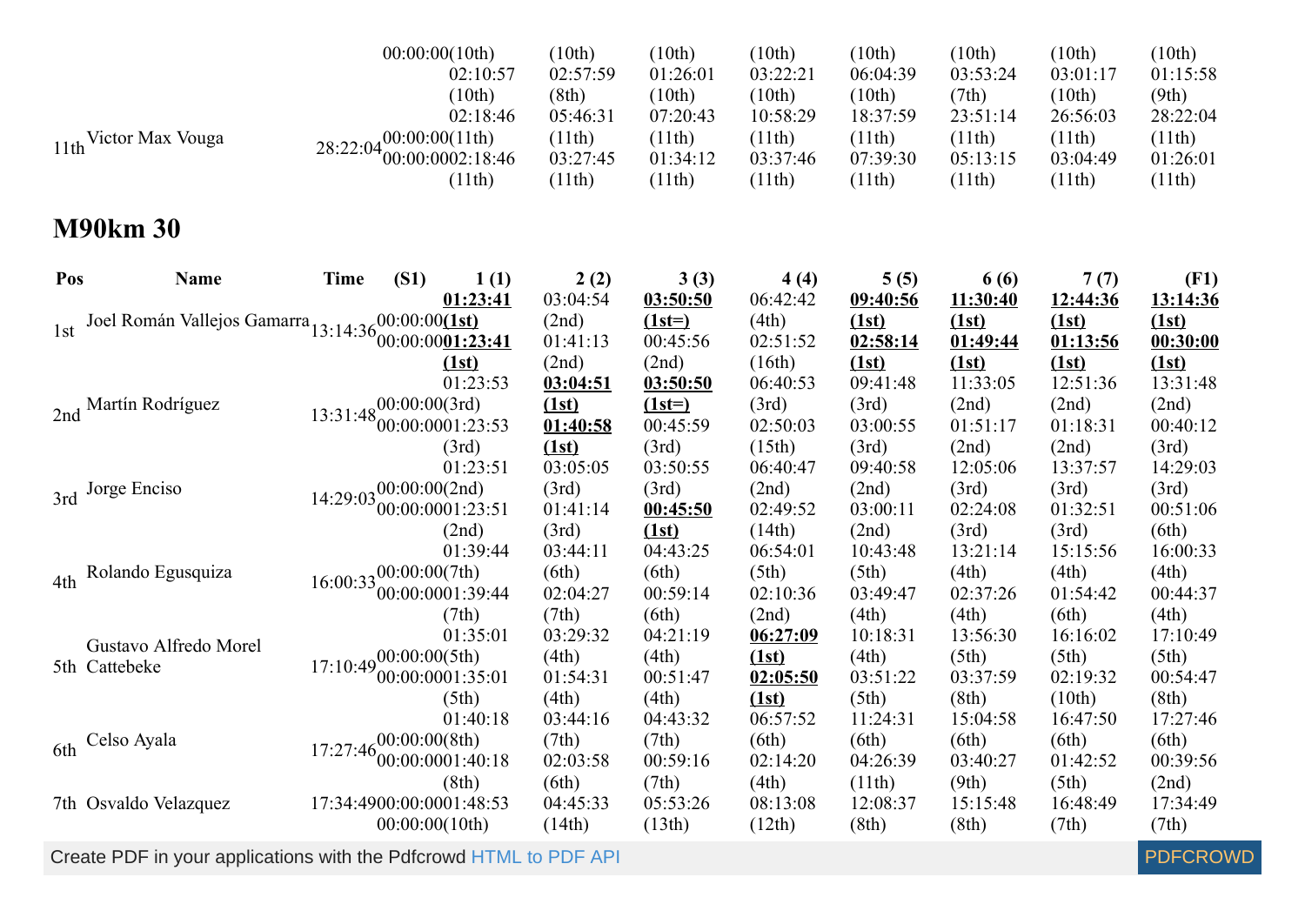|                                    | 01:48:53                                         | 02:56:40 | 01:07:53 | 02:19:42 | 03:55:29 | 03:07:11 | 01:33:01 | 00:46:00 |
|------------------------------------|--------------------------------------------------|----------|----------|----------|----------|----------|----------|----------|
|                                    | (10th)                                           | (15th)   | (11th)   | (5th)    | (6th)    | (6th)    | (4th)    | (5th)    |
|                                    | 01:39:05                                         | 04:01:15 | 05:05:52 | 07:38:09 | 11:59:04 | 15:05:17 | 17:21:18 | 18:24:43 |
| Antonio Espinola Vera<br>8th       | $18:24:43^{00:00:00(6th)}$                       | (8th)    | (8th)    | (7th)    | (7th)    | (7th)    | (8th)    | (8th)    |
|                                    | 00:00:0001:39:05                                 | 02:22:10 | 01:04:37 | 02:32:17 | 04:20:55 | 03:06:13 | 02:16:01 | 01:03:25 |
|                                    | (6th)                                            | (8th)    | (9th)    | (10th)   | (9th)    | (5th)    | (8th)    | (10th)   |
|                                    | 01:46:34                                         | 04:15:23 | 05:30:38 | 07:58:27 | 12:18:10 | 16:03:17 | 18:28:32 | 19:44:19 |
| Gustavo Arriola<br>9 <sub>th</sub> | $19:44:19^{00:00:00(9th)}$                       | (9th)    | (10th)   | (9th)    | (10th)   | (9th)    | (9th)    | (9th)    |
|                                    | 00:00:0001:46:34                                 | 02:28:49 | 01:15:15 | 02:27:49 | 04:19:43 | 03:45:07 | 02:25:15 | 01:15:47 |
|                                    | (9th)                                            | (11th)   | (14th)   | (9th)    | (8th)    | (10th)   | (13th)   | (13th)   |
|                                    | 02:02:19                                         | 04:25:21 | 05:35:36 | 08:02:04 | 12:16:56 | 16:03:25 | 18:28:36 | 19:44:20 |
| Ricardo Manuel Doldán              | $19:44:20_{00}^{00:00:00(15th)}$                 | (11th)   | (11th)   | (11th)   | (9th)    | (10th)   | (10th)   | (10th)   |
| 10thPérez                          | 00:00:0002:02:19                                 | 02:23:02 | 01:10:15 | 02:26:28 | 04:14:52 | 03:46:29 | 02:25:11 | 01:15:44 |
|                                    | (15th)                                           | (9th)    | (12th)   | (7th)    | (7th)    | (11th)   | (12th)   | (12th)   |
|                                    | 01:58:08                                         | 04:41:57 | 05:53:36 | 08:19:30 | 12:41:34 | 16:37:14 | 19:00:09 | 19:51:46 |
| 11th Francisco Almada              | $-00:00:00(13th)$                                | (12th)   | (14th)   | (14th)   | (11th)   | (11th)   | (11th)   | (11th)   |
|                                    | 19:51:46<br>00:00:0001:58:08                     | 02:43:49 | 01:11:39 | 02:25:54 | 04:22:04 | 03:55:40 | 02:22:55 | 00:51:37 |
|                                    | (13th)                                           | (12th)   | (13th)   | (6th)    | (10th)   | (12th)   | (11th)   | (7th)    |
|                                    | 01:34:35                                         | 03:34:23 | 04:26:28 | 07:59:13 | 13:02:54 | 17:14:52 | 19:32:28 | 20:38:31 |
| 12th Fernando Daniel Maidana       | 00:00:00(4th)<br>20:38:31                        | (5th)    | (5th)    | (10th)   | (13th)   | (14th)   | (12th)   | (12th)   |
|                                    | 00:00:0001:34:35                                 | 01:59:48 | 00:52:05 | 03:32:45 | 05:03:41 | 04:11:58 | 02:17:36 | 01:06:03 |
|                                    | (4th)                                            | (5th)    | (5th)    | (18th)   | (13th)   | (14th)   | (9th)    | (11th)   |
|                                    | 01:49:59                                         | 04:59:56 | 06:16:44 | 09:05:35 | 14:18:14 | 17:39:46 | 19:51:28 | 20:54:08 |
| 13th Ricardo Céspedes              | $20:54:08\substack{00:00:00(11\text{th})}$       | (16th)   | (15th)   | (16th)   | (15th)   | (15th)   | (13th)   | (13th)   |
|                                    | 00:00:0001:49:59                                 | 03:09:57 | 01:16:48 | 02:48:51 | 05:12:39 | 03:21:32 | 02:11:42 | 01:02:40 |
|                                    | (11th)                                           | (18th)   | (15th)   | (13th)   | (14th)   | (7th)    | (7th)    | (9th)    |
|                                    | 02:00:28                                         | 04:23:54 | 05:30:34 | 07:44:04 | 13:05:50 | 17:14:08 | 20:23:15 | 21:44:07 |
| 14th Raúl Alderetes Fernández      | $21:44:07\substack{00.00:00(14th)}{00:00(14th)}$ | (10th)   | (9th)    | (8th)    | (14th)   | (12th)   | (15th)   | (14th)   |
|                                    | 00:00:0002:00:28                                 | 02:23:26 | 01:06:40 | 02:13:30 | 05:21:46 | 04:08:18 | 03:09:07 | 01:20:52 |
|                                    | (14th)                                           | (10th)   | (10th)   | (3rd)    | (16th)   | (13th)   | (16th)   | (14th)   |
|                                    | 01:54:58                                         | 04:42:08 | 05:45:54 | 08:13:35 | 12:59:18 | 17:14:48 | 20:05:12 | 21:44:34 |
| Jorge Mariano Bobadilla            | $21:44:34\frac{00:00:00(12th)}{21:44:34}$        | (13th)   | (12th)   | (13th)   | (12th)   | (13th)   | (14th)   | (15th)   |
| 15thLópez                          | [00:00:0001:54:58]                               | 02:47:10 | 01:03:46 | 02:27:41 | 04:45:43 | 04:15:30 | 02:50:24 | 01:39:22 |
|                                    | (12th)                                           | (14th)   | (8th)    | (8th)    | (12th)   | (15th)   | (15th)   | (16th)   |
| 16th Walter Ozorio                 | 24:57:0900:00:0002:09:36                         | 04:53:30 | 06:19:47 | 09:02:36 | 14:39:44 | 19:43:50 | 23:07:25 | 24:57:09 |
|                                    | 00:00:00(16th)                                   | (15th)   | (16th)   | (15th)   | (17th)   | (16th)   | (16th)   | (16th)   |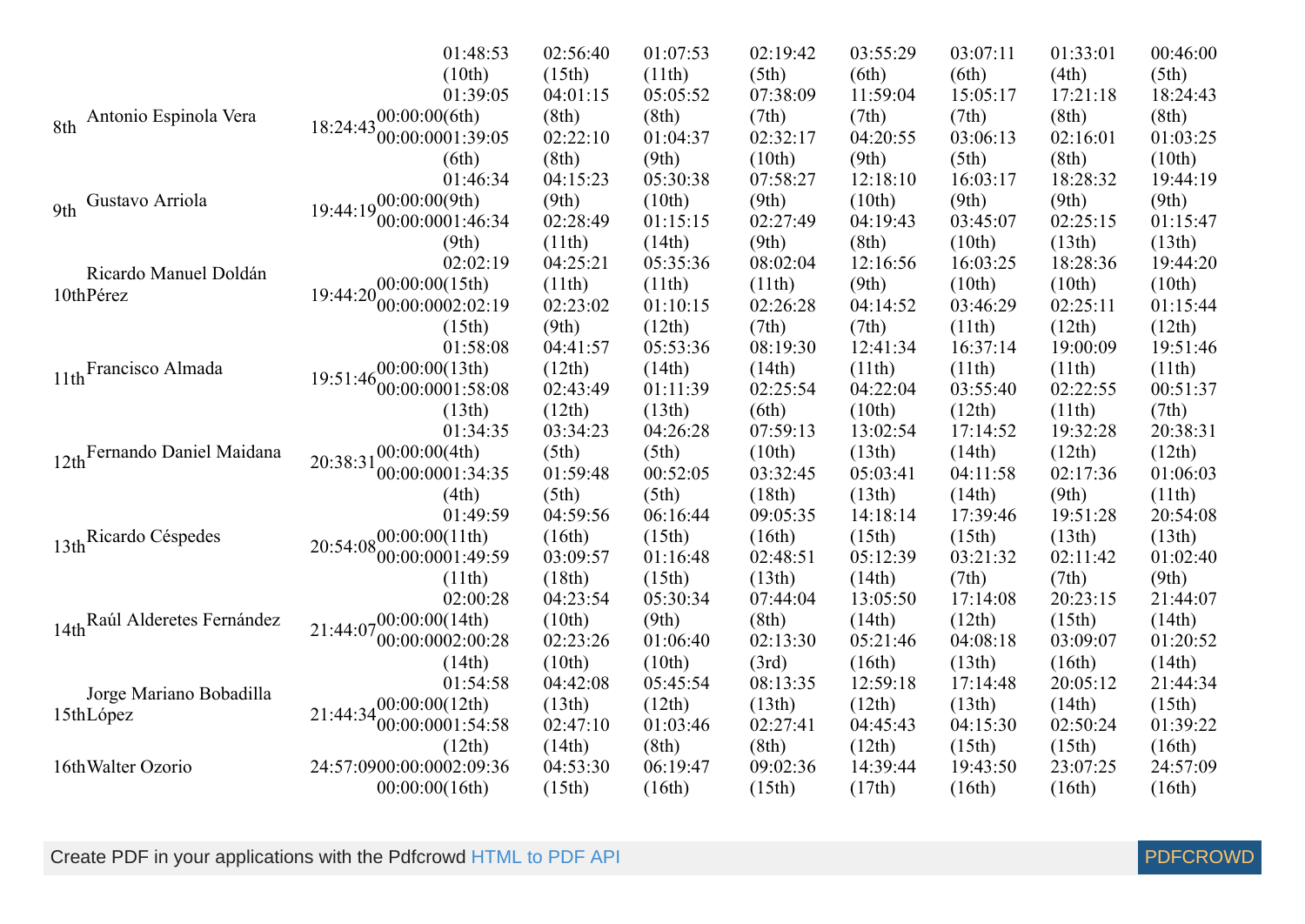|                     | 02:09:36                                                              | 02:43:54 | 01:26:17 | 02:42:49 | 05:37:08 | 05:04:06 | 03:23:35 | 01:49:44 |
|---------------------|-----------------------------------------------------------------------|----------|----------|----------|----------|----------|----------|----------|
|                     | (16th)                                                                | (13th)   | 16th     | (12th)   | (17th)   | (17th)   | (18th)   | (17th)   |
|                     | 02:10:53                                                              | 05:09:05 | 06:43:03 | 09:20:45 | 14:39:35 | 19:44:04 | 23:07:31 | 24:57:18 |
| 17th Alcides Arteta | $24:57:18\substack{00:00:00(17th)\\00:00:0002:10:53}$                 | (17th)   | (17th)   | (17th)   | 16th     | (17th)   | (17th)   | (17th)   |
|                     |                                                                       | 02:58:12 | 01:33:58 | 02:37:42 | 05:18:50 | 05:04:29 | 03:23:27 | 01:49:47 |
|                     | (17th)                                                                | (16th)   | (17th)   | (11th)   | (15th)   | (18th)   | (17th)   | (18th)   |
|                     | 02:11:52                                                              | 05:20:50 | 07:02:49 | 10:24:00 | 17:07:54 | 22:05:49 | 24:44:26 | 26:10:13 |
| 18th Sergio Morel   | $26:10:13\begin{array}{l}00:00:00(18th)\\00:00:0002:11:52\end{array}$ | (18th)   | (18th)   | (18th)   | (18th)   | (18th)   | (18th)   | (18th)   |
|                     |                                                                       | 03:08:58 | 01:41:59 | 03:21:11 | 06:43:54 | 04:57:55 | 02:38:37 | 01:25:47 |
|                     | (18th)                                                                | (17th)   | (18th)   | (17th)   | (18th)   | (16th)   | (14th)   | (15th)   |

### **M90km 40**

| Pos<br><b>Name</b>   | <b>Time</b>                        | (S1)          | 1(1)                     | 2(2)     | 3(3)     | 4(4)     | 5(5)     | 6 (6)    | 7(7)     | (F1)     |
|----------------------|------------------------------------|---------------|--------------------------|----------|----------|----------|----------|----------|----------|----------|
|                      |                                    |               | 01:34:56                 | 03:40:54 | 04:46:04 | 06:45:10 | 10:30:08 | 12:54:23 | 14:36:12 | 15:08:42 |
| 1st Ruben Etienne    | $15:08:42\frac{00:00:00}{1}$       |               |                          | (1st)    | (1st)    | (1st)    | (2nd)    | (1st)    | (2nd)    | (1st)    |
|                      |                                    |               | 00:00:0001:34:56         | 02:05:58 | 01:05:10 | 01:59:06 | 03:44:58 | 02:24:15 | 01:41:49 | 00:32:30 |
|                      |                                    |               | (1st)                    | (2nd)    | (3rd)    | (2nd)    | (3rd)    | (1st)    | (3rd)    | (1st)    |
|                      |                                    |               | 01:41:54                 | 03:50:25 | 04:47:15 | 06:45:11 | 10:28:54 | 12:54:27 | 14:33:24 | 15:13:25 |
| 2ndHugo Valiente     | $15:13:25^{00:00:00(2nd)}$         |               |                          | (2nd)    | (3rd)    | (2nd)    | (1st)    | (2nd)    | (1st)    | (2nd)    |
|                      |                                    |               | 00:00:0001:41:54         | 02:08:31 | 00:56:50 | 01:57:56 | 03:43:43 | 02:25:33 | 01:38:57 | 00:40:01 |
|                      |                                    |               | (2nd)                    | (3rd)    | (2nd)    | (1st)    | (2nd)    | (2nd)    | (2nd)    | (2nd)    |
|                      |                                    |               | 01:46:06                 | 03:51:36 | 04:46:58 | 06:53:59 | 10:36:56 | 13:13:20 | 14:46:52 | 15:27:30 |
| 3rd Pablo Aguerre    | $15:27:30_{00}^{00:00:00(3rd)}$    |               |                          | (3rd)    | (2nd)    | (3rd)    | (3rd)    | (3rd)    | (3rd)    | (3rd)    |
|                      |                                    |               | 00:00:0001:46:06         | 02:05:30 | 00:55:22 | 02:07:01 | 03:42:57 | 02:36:24 | 01:33:32 | 00:40:38 |
|                      |                                    |               | (3rd)                    | (1st)    | (1st)    | (3rd)    | (1st)    | (3rd)    | (1st)    | (3rd)    |
|                      |                                    |               | 01:46:39                 | 04:06:29 | 05:24:44 | 07:44:17 | 11:49:38 | 14:28:40 | 16:58:24 | 17:45:42 |
| 4th De Luca Luis     | $17:45:42^{00:00:00(4th)}$         |               |                          | (4th)    | (4th)    | (4th)    | (4th)    | (4th)    | (4th)    | (4th)    |
|                      |                                    |               | 00:00:0001:46:39         | 02:19:50 | 01:18:15 | 02:19:33 | 04:05:21 | 02:39:02 | 02:29:44 | 00:47:18 |
|                      |                                    |               | (4th)                    | (4th)    | (6th)    | (4th)    | (4th)    | (4th)    | (7th)    | (4th)    |
|                      |                                    |               | 01:56:52                 | 04:34:15 | 05:41:38 | 08:13:38 | 12:57:18 | 17:10:33 | 19:16:12 | 20:05:43 |
| 5th Oscar Gonzalez   | $20:05:43\frac{00:00:00(5th)}{20}$ |               |                          | (5th)    | (5th)    | (5th)    | (5th)    | (5th)    | (5th)    | (5th)    |
|                      |                                    |               | 00:00:0001:56:52         | 02:37:23 | 01:07:23 | 02:32:00 | 04:43:40 | 04:13:15 | 02:05:39 | 00:49:31 |
|                      |                                    |               | (5th)                    | (5th)    | (4th)    | (5th)    | (5th)    | (9th)    | (4th)    | (5th)    |
| 6th Juan Ramón Gómez |                                    |               | 21:01:5100:00:0002:09:20 | 04:51:10 | 06:07:37 | 08:58:58 | 14:06:33 | 17:50:17 | 20:05:14 | 21:01:51 |
| Gutiérrez            |                                    | 00:00:00(6th) |                          | (6th)    | (6th)    | (6th)    | (7th)    | (6th)    | (6th)    | (6th)    |